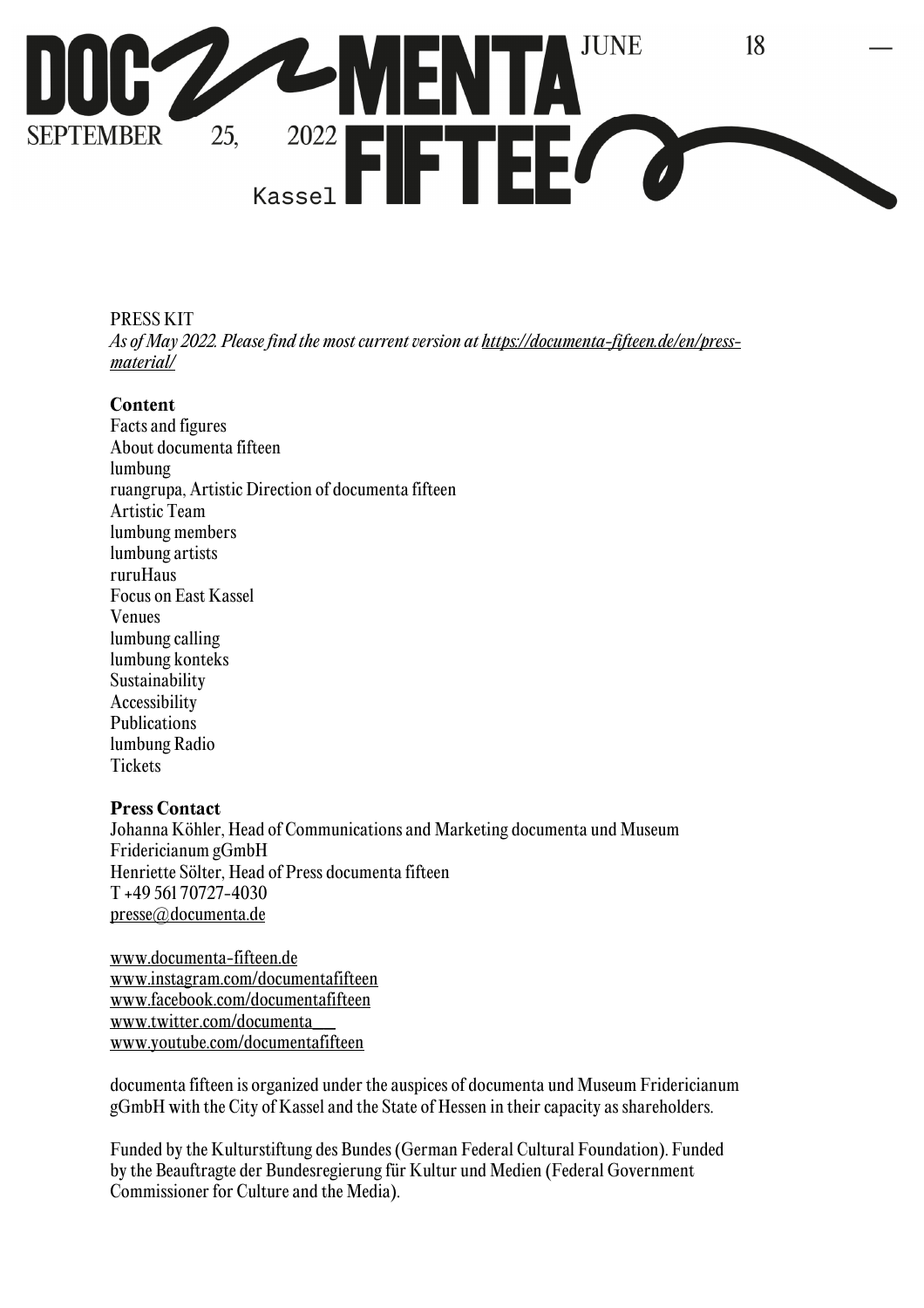

The lumbung network is supported by Goethe-Institut.

Main partner of documenta fifteen: Sparkassen-Finanzgruppe (Savings Banks Finance Group), Volkswagen AG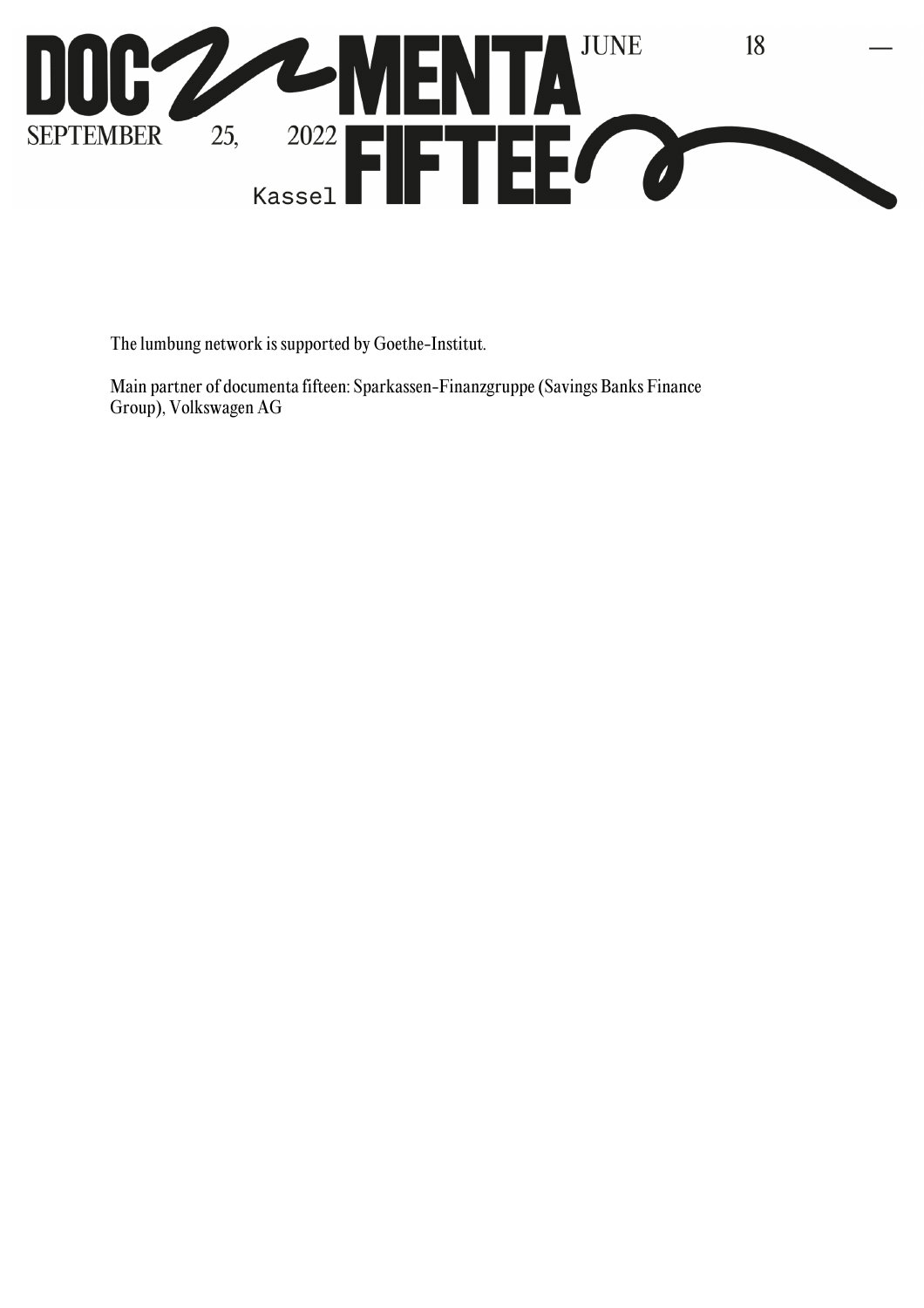

## FACTS AND FIGURES

**Title**  documenta fifteen

#### **Artistic Direction**  ruangrupa

### **Artistic Team**

Andrea Linnenkohl Ayşe Güleç Frederikke Hansen Gertrude Flentge Lara Khaldi

#### **lumbung members**

Britto Arts Trust (Bangladesh Standard Time) FAFSWAG (Aotearoa Time) Fondation Festival Sur Le Niger (Universal Time Coordinated) Gudskul (Waktu Indonesia Barat) INLAND (Central European Time) Instituto de Artivismo Hannah Arendt (Cuba Standard Time) Jatiwangi art Factory (Waktu Indonesia Barat) Más Arte Más Acción (Colombia Time) OFF-Biennale Budapest (Central European Time) Project Art Works (Western European Time) The Question of Funding (Eastern European Time) Trampoline House (Central European Time) Wajukuu Art Project (East African Time) ZK/U – Zentrum für Kunst und Urbanistik (Central European Time)

# **CEO documenta und Museum Fridericianum gGmbH (Director General)**

Dr. Sabine Schormann

## **Duration of the exhibition**

June 18–September 25, 2022

**Press preview**  June 15–17, 2022

### **Press conference**

June 15, 2022, 11 am, Auestadion, Frankfurter Str. 143, 34121 Kassel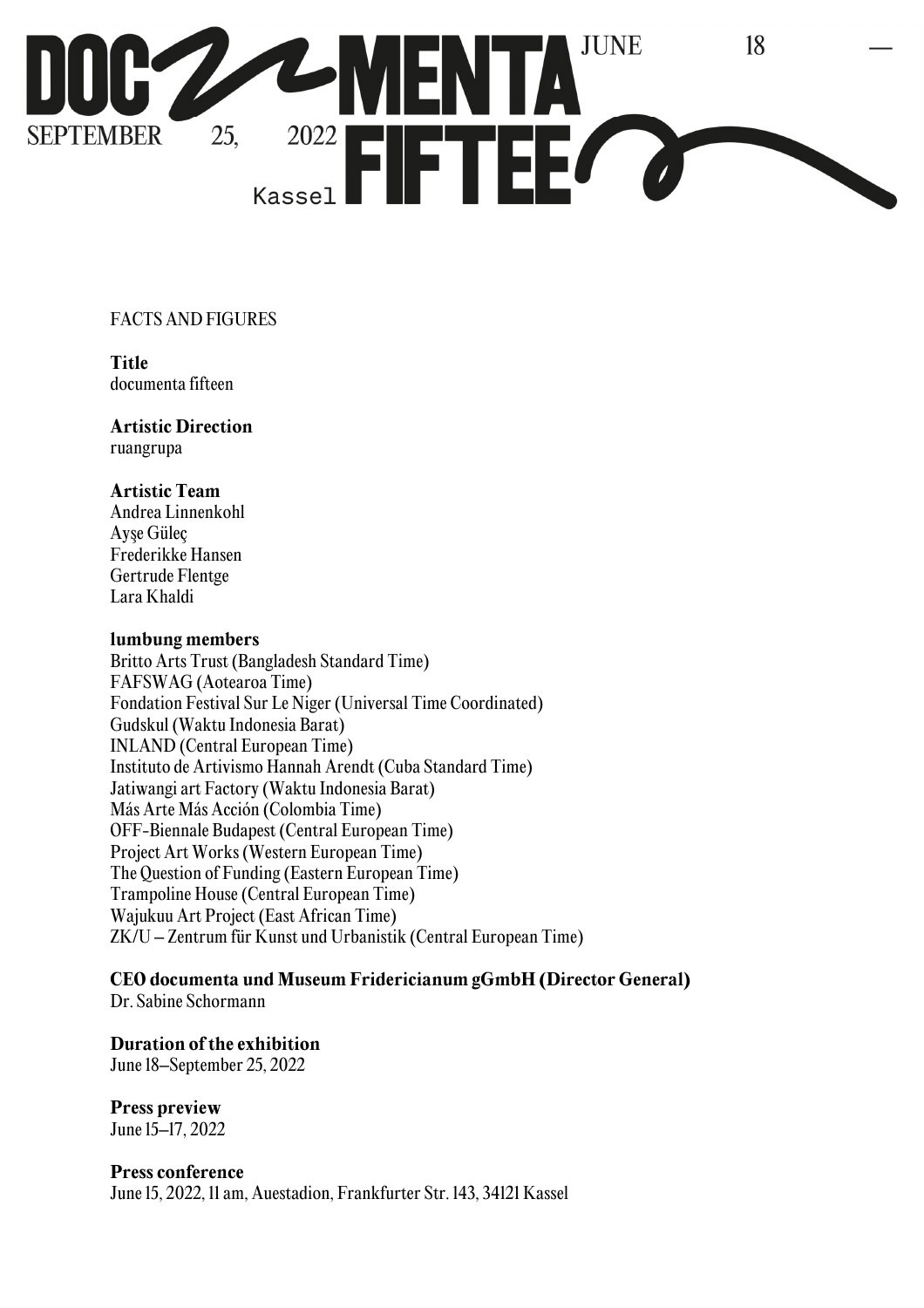

#### **Accreditation for representatives of the press for press preview**

Starting in spring 2022, accreditation for the press preview and press conference can only be applied for via an online form, to which you will be redirected via a link from the press section of our website (documenta-fifteen.de/en/press). Accreditation for the press preview is granted with a valid international press card or an official document from the editorial office for the planned journalistic coverage in the context of documenta fifteen.

#### **Events**

You can find all upcoming and past documenta fifteen events at documenta-fifteen.de/en/events.

#### **Press images**

Current press images of documenta fifteen can be found at documenta-fifteen.de/en/pressimages.The download area is protected by password. You can request the password at  $pres@<sub>d</sub> documenta.de. Please note that the images are protected by copyright and may only$ be used with the corresponding credit lines. Images should not be cropped, altered or color corrected in any way. Text should not be superimposed over the images.

For images of past documenta exhibitions or historical images, please contact the documenta archiv at medienarchiv@documenta.de.

#### **documenta fifteen venues**

documenta Halle, Du-Ry-Straße 1, 34117 Kassel Fridericianum, Friedrichsplatz 18, 34117 Kassel Grimmwelt Kassel, Weinbergstraße 21, 34117 Kassel Hallenbad Ost, Leipziger Straße 99, 34123 Kassel Hübner areal, Agathofstraße 15, 34123 Kassel Museum for Sepulchral Culture, Weinbergstraße 25–27, 34117 Kassel Museum of Natural History Ottoneum, Steinweg 2, 34117 Kassel ruruHaus, Obere Königsstraße 43, 34117 Kassel WH22, Werner-Hilpert-Straße 22, 34117 Kassel

Further documenta fifteen venues will be announced.

### **Tickets**

Ticket booking: documenta-fifteen.de/en/tickets or T +49 30 84108908 Advance sales outlets in Germany: ticketmaster.de/help/outlet\_search.html Service & group bookings at: tickets@documenta.de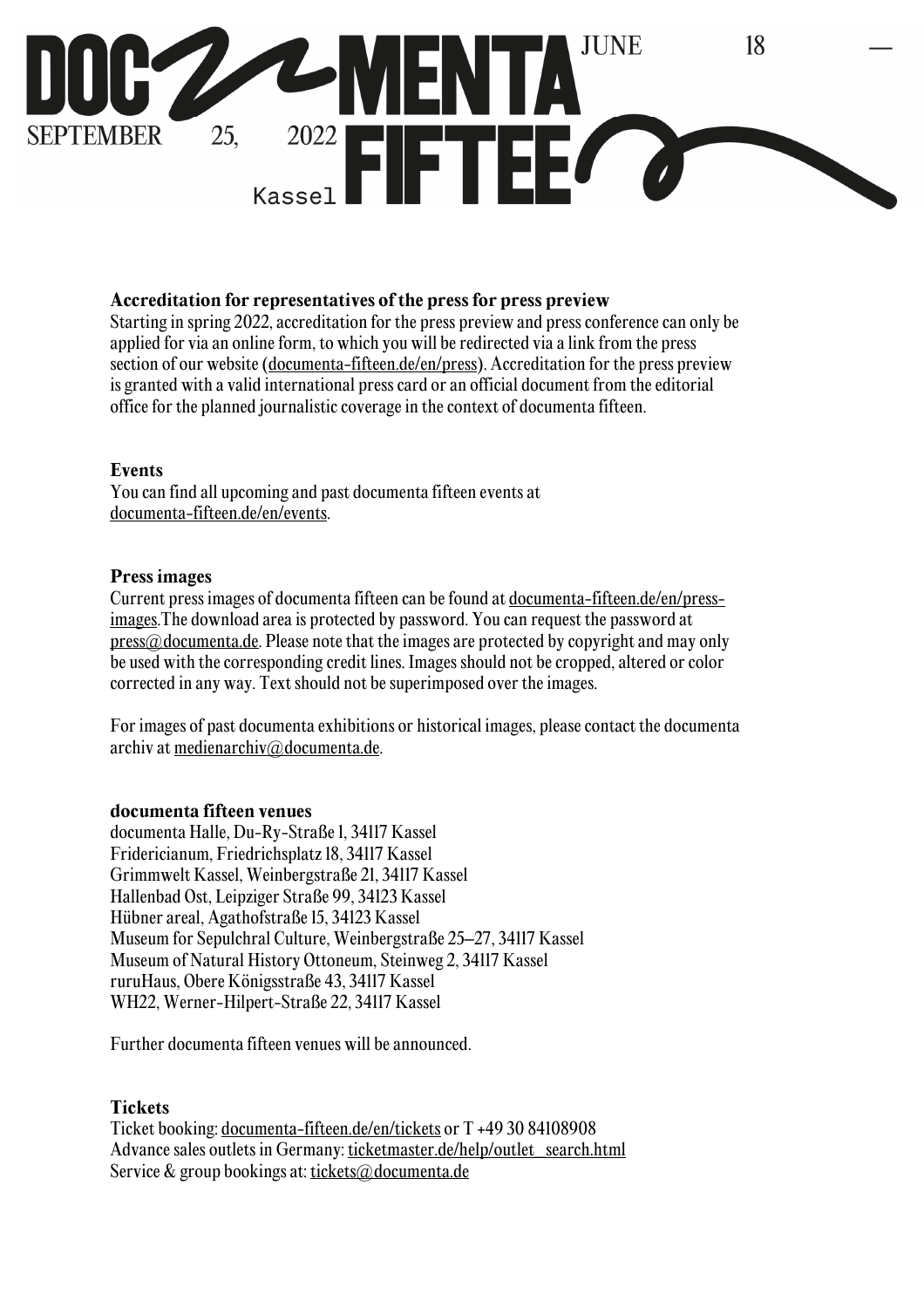

## ABOUT DOCUMENTA FIFTEEN

documenta fifteen takes place from June 18 to September 25, 2022, under the Artistic Direction of ruangrupa at various venues in Kassel, Germany. The Jakarta-based artists' collective has built the foundation of documenta's fifteenth edition on the core values and ideas of *lumbung*, the Indonesian term for a communal rice barn. lumbung as an artistic and economic model is rooted in principles such as collectivity, communal resource sharing, and equal allocation and is embodied in all parts of the collaboration and the exhibition. lumbung is the concrete practice adopted by ruangrupa and the Artistic Team, lumbung members and lumbung artists and all participants on the path towards documenta fifteen in 2022 and beyond.

### **documenta fifteen glossary**

Many terms from different languages, as well as familiar terms used in new contexts, make up the vocabulary of documenta fifteen. Building social relationships and questioning power dynamics is essential to the lumbung practice. This also includes expanding the way language is used and understanding it as a tool to develop new ideas and perspectives. Furthermore, documenta fifteen stands for polyphony, and using terms from different languages is an integral part of that.

You can find a glossary of documenta fifteen terms under <u>documenta-fifteen.de/en/glossary</u>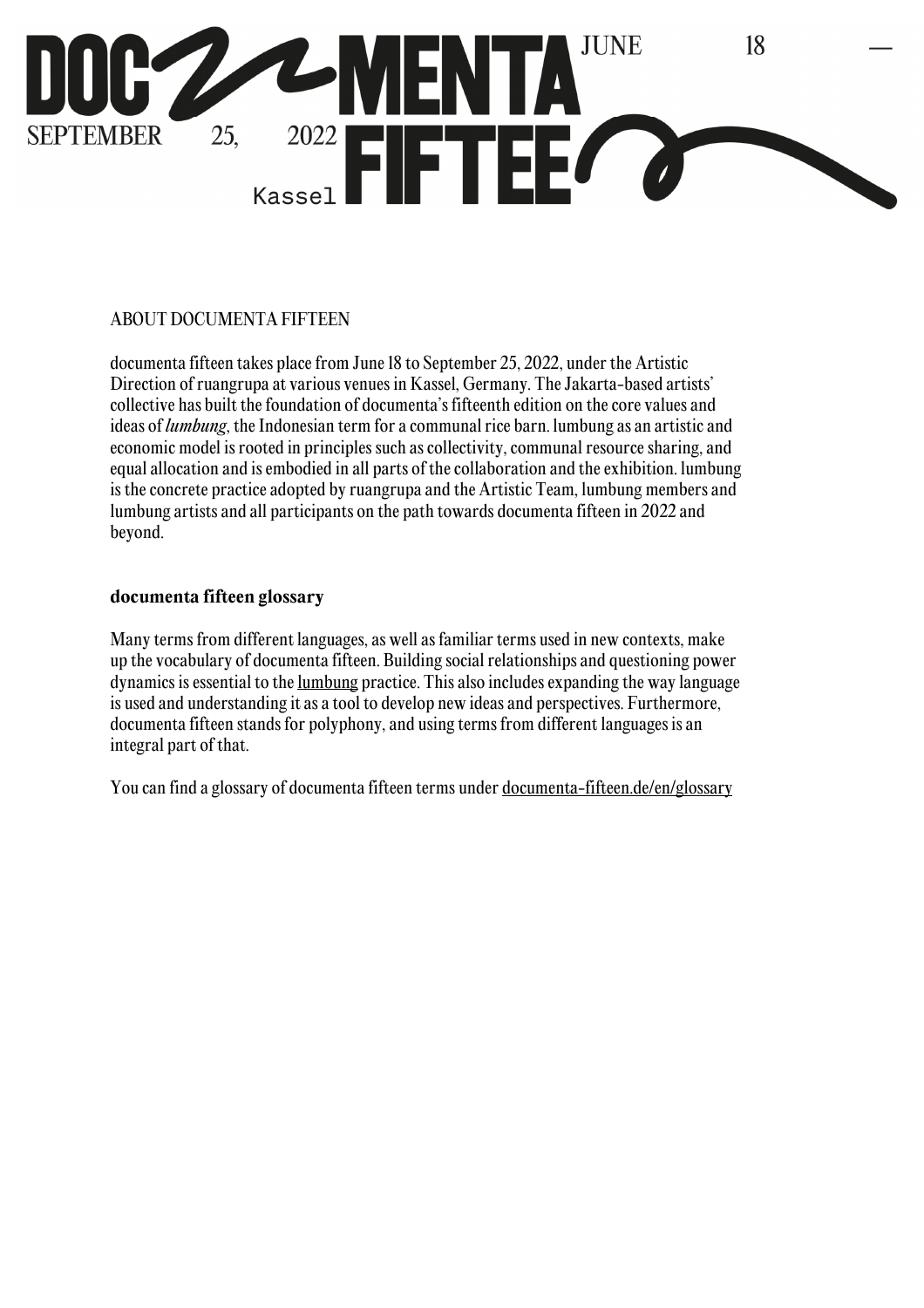

## LUMBUNG

lumbung is the Indonesian word for a communal rice-barn, where the surplus harvest is stored for the benefit of the community. lumbung is the concrete practice adopted on the path towards documenta fifteen in 2022 and beyond. Here, lumbung is to be understood as a kind of pooled collective resource based on the principle of communality. It combines ideas, knowledge, human resources, funding and other shareable resources and builds on specific values, rituals and organizational principles. At the heart of lumbung is the envisioning and development of these collective, shared resources for new sustainability models and cultural practices. These are supported through residency programs, meetings, public activities and the development of related tools.

Interdisciplinary approaches are essential to this process. As activities and spaces emerge, social relationships and transactions dovetail—eventually taking public form in a slow and organic development so as to "live in and with society." This strategy paints a picture of the relationship between an arts organization and its community—an organization that itself becomes an active part of its environment, establishing itself on the basis of local proximity and consideration of existing desires.

The basic principles of the process are providing space to gather and explore ideas, collective decision making, non-centralization, and interplay between formalities and informalities. lumbung is based on common values shared by all participants: Local Anchor, Humor, Generosity, Independence, Transparency, Sufficiency, and Regeneration.

The idea of solidarity and friendship expressed in the lumbung model is realized within its anchoring locally, a regional lumbung network in Kassel, in which many local participants are called upon to get involved, as well as in an international network of lumbung members founded for documenta fifteen. For this, ruangrupa and the Artistic Team have invited collectives, organizations and initiatives that share the values of lumbung through their inspiring methods, their deep artistic roots in local social structures and their experimental organizational and economic approaches.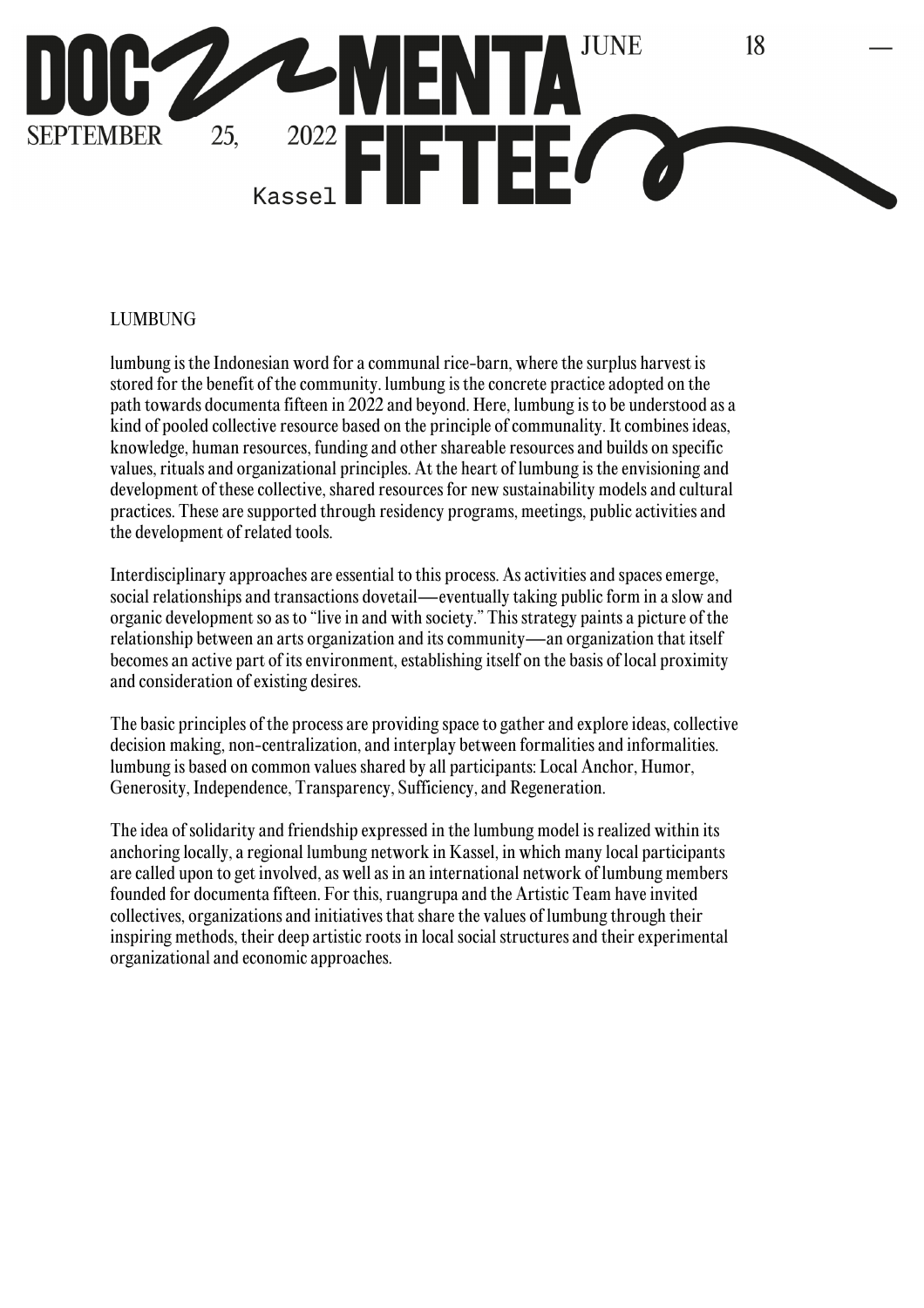

### RUANGRUPA, ARTISTIC DIRECTION OF DOCUMENTA FIFTEEN

*"We want to create a globally oriented, collaborative and interdisciplinary art and culture platform that will remain effective beyond the 100 days of documenta fifteen. Our curatorial approach strives for a different kind of collaborative model of resource use—in economic terms but also with regard to ideas, knowledge, programs and innovations."* 

ruangrupa, 2018

ruangrupa is a collective founded in 2000 and based in Jakarta, Indonesia. As a non-profit organization, ruangrupa promotes artistic ideas within urban and cultural contexts through the involvement of artists and other disciplines such as the social sciences, politics, technology or the media to open up critical reflections and perspectives on contemporary urban problems in Indonesia.

The Indonesian word "ruangrupa" loosely translates as "art space" or "spatial form." ruangrupa also organizes community art projects such as exhibitions, festivals, art labs, workshops, research projects, and produces books, magazines and online publications. ruangrupa's work is based on a holistic social, spatial and personal practice that is strongly rooted in Indonesian culture, where friendship, solidarity and community are of central importance.

ruangrupa runs an art space in the south of Jakarta. The collective has participated in numerous collaborative projects and exhibitions, including the Gwangju Biennial (2002 and 2018), Cosmopolis at the Centre Pompidou (Paris, 2017), Aichi Triennial (Nagoya, 2016), São Paulo Biennial (2014), Asia Pacific Triennial of Contemporary Art (Brisbane, 2012), Singapore Biennial (2011) and Istanbul Biennial (2005). In 2016, ruangrupa curated SONSBEEK '16 transACTION in Arnhem, the Netherlands. In 2018, the collective (together with Serrum and Grafis Huru Hara, two other Jakarta-based collectives) founded GUDSKUL, an education and networking project for creatives based on collaborative work. At documenta 14, ruangrupa was involved with its Internet radio as a partner in the decentralized radio project *Every Time A Ear di Soun*, which connected eight radio stations worldwide.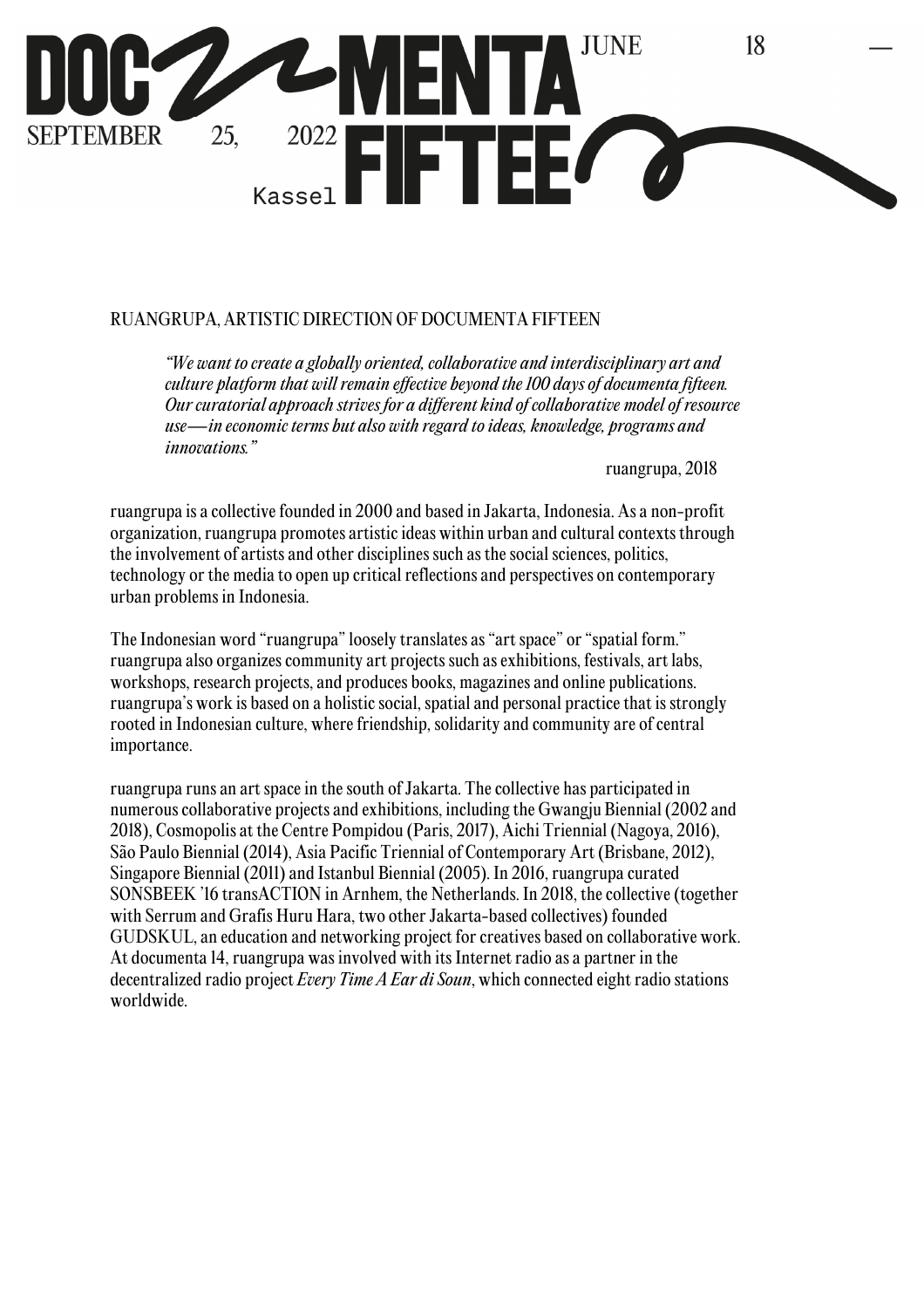

# ARTISTIC TEAM

ruangrupa about the Artistic Team:

"It was our intention to begin by sharing roles, authorship, work, and ideas. We deem this diversity as abundance, a surplus we can start with. With this in mind, we dived deep into our past processes and reflected on our experience over the last twenty years.

In line with our paramount belief in friendship, we extended early invitations to our close allies. In time, they formed the Artistic Team of documenta fifteen. Some of them, like Gertrude Flentge, we have known as long as we have existed (even before ruangrupa was called ruangrupa) through school, residencies, network building, and artistic and curatorial projects. Through her vision, values, and compassion, Gertrude has played a vital role in the formation and relations between various initiatives in areas formerly known as the Global South. ruangrupa has worked previously with Gertrude on the programs RAIN and ArtsCollaboratory, and thus our collaboration with her for documenta fifteen came naturally.

Others, like Frederikke Hansen and Lara Khaldi, we have collaborated with on various occasions in different contexts. We have known Fred, one half of the curatorial collective Kuratorisk Aktion, since the early 2000s through various exchanges between South and North, an uncommon connection in the contemporary visual art world that we successfully sustained throughout the years. On the other hand, Lara is a more recent collaborator, who came through our door in 2015 when she was visiting Jakarta with other young curators from the De Appel Curatorial Programme. Because Lara is based in Jerusalem, collaboration up until now was largely impossible, however while her previous works were far away geographically, they were close to ruangrupa in sensibility.

One of our ways of working is to spend time together with people and engage in continuous conversations, listening to and developing an intimacy with people and their particular context. The fact that only one member of ruangrupa had experienced a previous documenta exhibition and Kassel as a city rendered us in need of connection points. It was crucial for us to learn from past experiences by collaborating with our newfound Kassel-based friends. Ayşe Güleç, through her involvement in previous editions of documenta and her long commitment to activism work in Kassel communities, is a perfect fit. We saw Andrea Linnenkohl, with her long experience working with several documenta related institutions as well as past documenta exhibitions, as a necessary bridge between us and institutions within the city of Kassel and beyond. The involvement of these people as our Artistic Team makes it possible for us to engage, imagine, work hard, hang out, and enjoy the journey of documenta fifteen."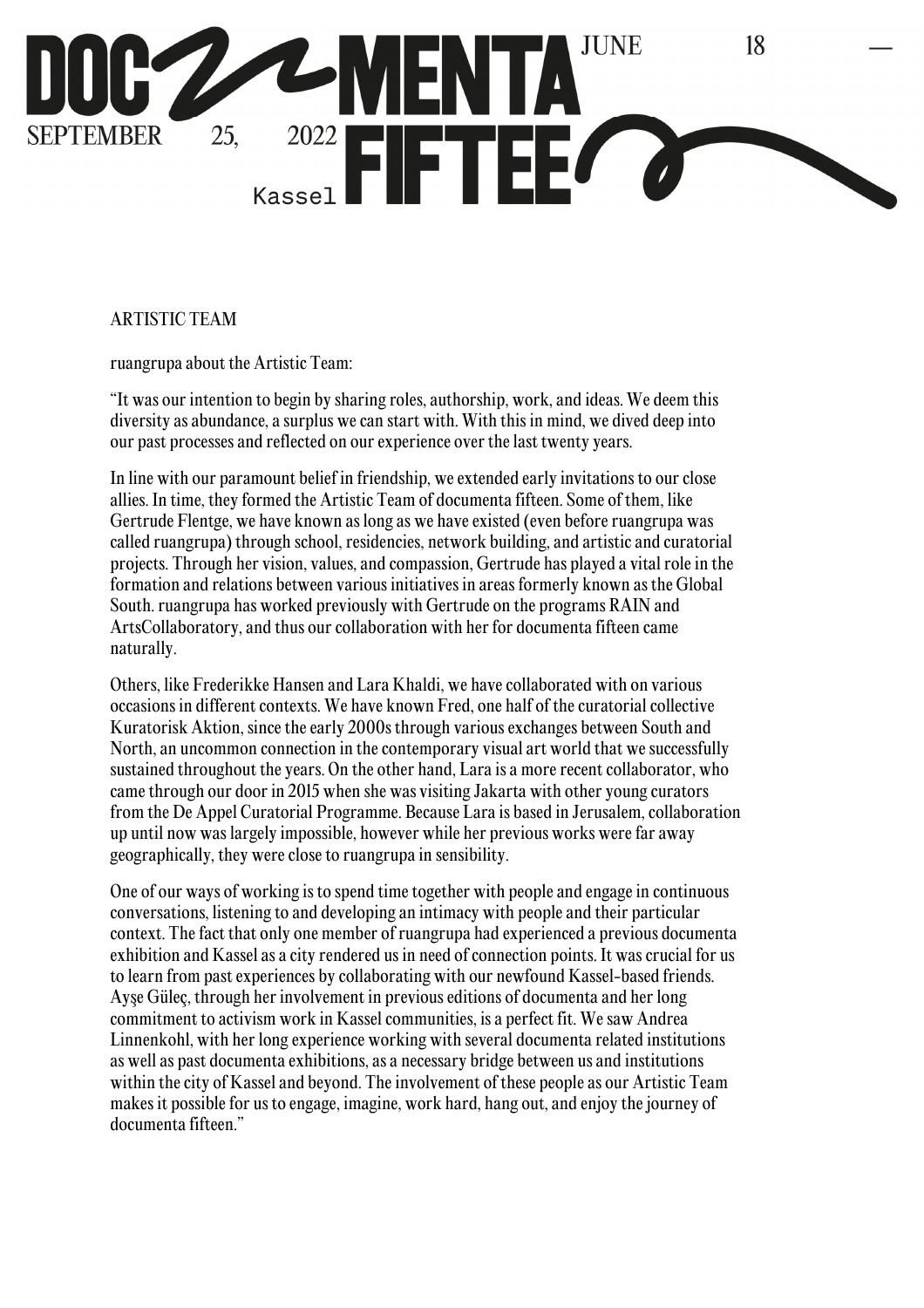

## LUMBUNG MEMBERS

The idea of solidarity and friendship expressed in the lumbung model is realized in an international network of lumbung members founded for documenta fifteen. For this, ruangrupa and the Artistic Team have invited collectives, organizations and initiatives that share the values of lumbung through their inspiring methods, their deep artistic roots in local social structures and their experimental organizational and economic approaches.

The lumbung network at documenta fifteen counts fourteen lumbung members:

Britto Arts Trust (Bangladesh Standard Time) FAFSWAG (Aotearoa Time) Fondation Festival Sur Le Niger (Universal Time Coordinated) Gudskul (Waktu Indonesia Barat) INLAND (Central European Time) Instituto de Artivismo Hannah Arendt (Cuba Standard Time) Jatiwangi art Factory (Waktu Indonesia Barat) Más Arte Más Acción (Colombia Time) OFF-Biennale Budapest (Central European Time) Project Art Works (Western European Time) The Question of Funding (Eastern European Time) Trampoline House (Central European Time) Wajukuu Art Project (East African Time) ZK/U – Center for Art and Urbanistics (Central European Time)

Each of the lumbung members will bring different resources to the collective rice barn. Together, they will build a long-term discourse beyond documenta fifteen, thereby increasing the well-being of their respective local institutions as well as their entire Ekosistem through shared knowledge, solidarity and resources.

Further information on the practice of each lumbung member is available at documentafifteen.de/en/lumbung-members-artists.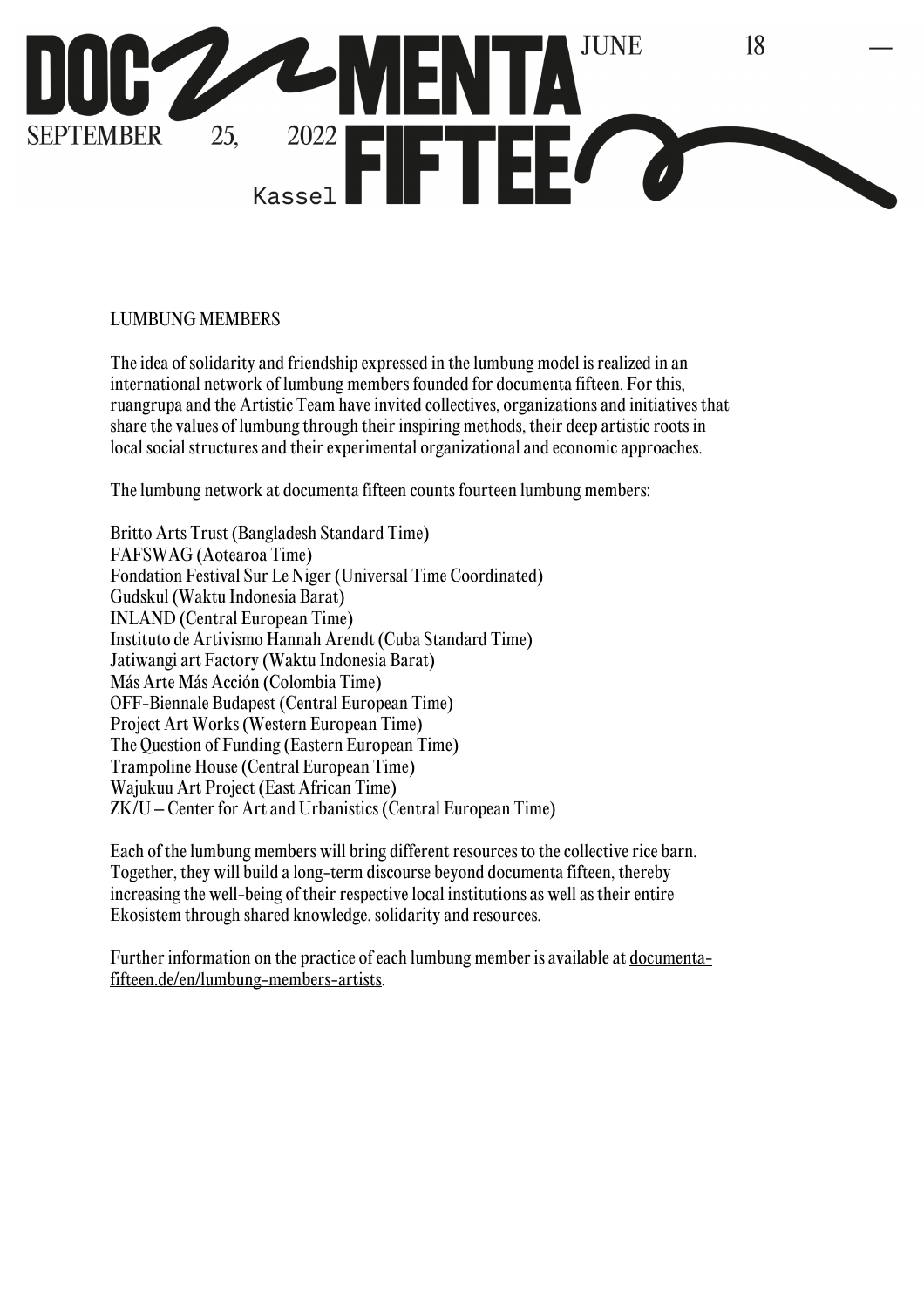

## LUMBUNG ARTISTS

The term "lumbung artist" refers to the practice of lumbung, which is at the heart of documenta fifteen and which also underlies the collaboration between the Artistic Direction ruangrupa and the participating artists. Meetings in smaller and larger working groups, socalled *majelis*, are a central format in the lumbung process:

"We – ruangrupa, the Artistic Team, and the fourteen lumbung members – began early on to hold regular majelis in preparation for documenta fifteen. We also invited the lumbung artists to meet in mini-majelis.

Within these mini-majelis, the participants can get to know each other in the run-up to the opening and present their practice and their projects planned for documenta fifteen to each other, discuss questions or advise each other on the artistic process. By sharing resources and making decisions together in the spirit of lumbung, collective ways of working are tested within each mini-majelis.

The mini-majelis are thus geared towards long-term exchange and sustainable connections beyond documenta fifteen. Their composition is shaped by the different time zones in which the artists and collectives live and communicate. At irregular intervals, moreover, all those involved in documenta fifteen come together in a large *majelis akbar*."

Arranged in the structure of their mini-majelis and with their respective timezones, the exhibiting lumbung artists of documenta fifteen are:

ikkibawiKrrr (Korea Standard Time) ook\_ [reinaart vanhoe, Neue Brüderkirche, Espora, BPOC Festival Kassel, me\_sobat, Colorlabor, graanschuur Tarwewijk, Elaine W. Ho, Bartira, Wok The Rock, COLLECTive, k. format, Take-A-Way, Plan B, Dynamitas unlimited ...] (Central European Time) Richard Bell (Australian Eastern Standard Time) Taring Padi (Waktu Indonesia Barat) Wakaliga Uganda (East African Time) \* Agus Nur Amal PMTOH (Waktu Indonesia Barat) Arts Collaboratory (diverse time zones) Black Quantum Futurism (Eastern Standard Time) Chimurenga (South African Standard Time) Jumana Emil Abboud (Eastern European Time) Nino Bulling (Central European Time) Subversive Film (Central European Time, Eastern European Time) \*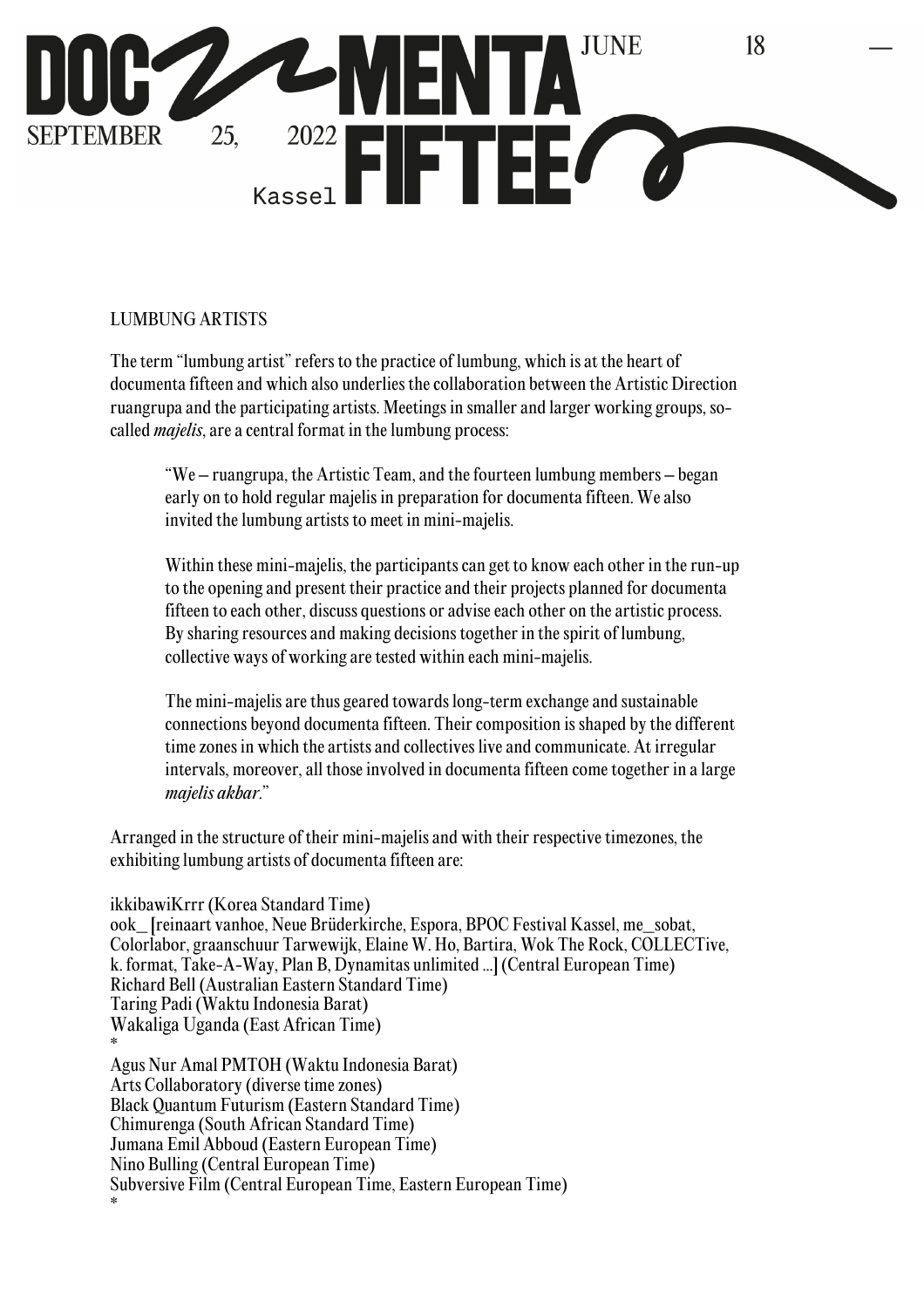

Cinema Caravan and Takashi Kuribayashi (Japan Standard Time) Kiri Dalena (Philippine Time) Nguyen Trinh Thi (Indochina Time) Safdar Ahmed (Australian Eastern Standard Time) \* Atis Rezistans | Ghetto Biennale (Eastern Standard Time, Western European Time) Marwa Arsanios (Central European Time) Sourabh Phadke (Western European Time, India Standard Time) yasmine eid-sabbagh (Baghdad Time, Western Sahara Standard Time) \*foundationClass\*collective (Mitteleuropäische Zeit)

\* Alice Yard (Atlantic Standard Time) Erick Beltrán (Central European Time) LE 18 (West African Time) MADEYOULOOK (South African Standard Time) Party Office b2b Fadescha (India Standard Time, Eastern Standard Time) Serigrafistas queer (Argentinian Time) \* Amol K Patil (India Standard Time) BOLOHO (China Standard Time) Cao Minghao & Chen Jianjun (China Standard Time) CHANG En-man (Taiwan Standard Time) Sa Sa Art Projects (Indochina Time) \* Hamja Ahsan (Western European Time)

Jimmie Durham & A Stick in the Forest by the Side of the Road (Central European Time) La Intermundial Holobiente (Western European Time, Argentinian Time, Eastern Standard Time) Pınar Öğrenci (Central European Time) Saodat Ismailova (Uzbekistan Time) \* Baan Noorg Collaborative Arts and Culture (Indochina Time) Dan Perjovschi (Eastern European Time) Fehras Publishing Practices (Central European Time) Nhà Sàn Collective (Indochina Time) The Nest Collective (East African Time) \* Another Roadmap Africa Cluster (ARAC) (West African Time, Central African Time, East African Time) Archives des luttes des femmes en Algérie (West African Time) Asia Art Archive (Hong Kong Time) Centre d'art Waza (Central African Time) El Warcha (West African Time) Graziela Kunsch (Brasília Time)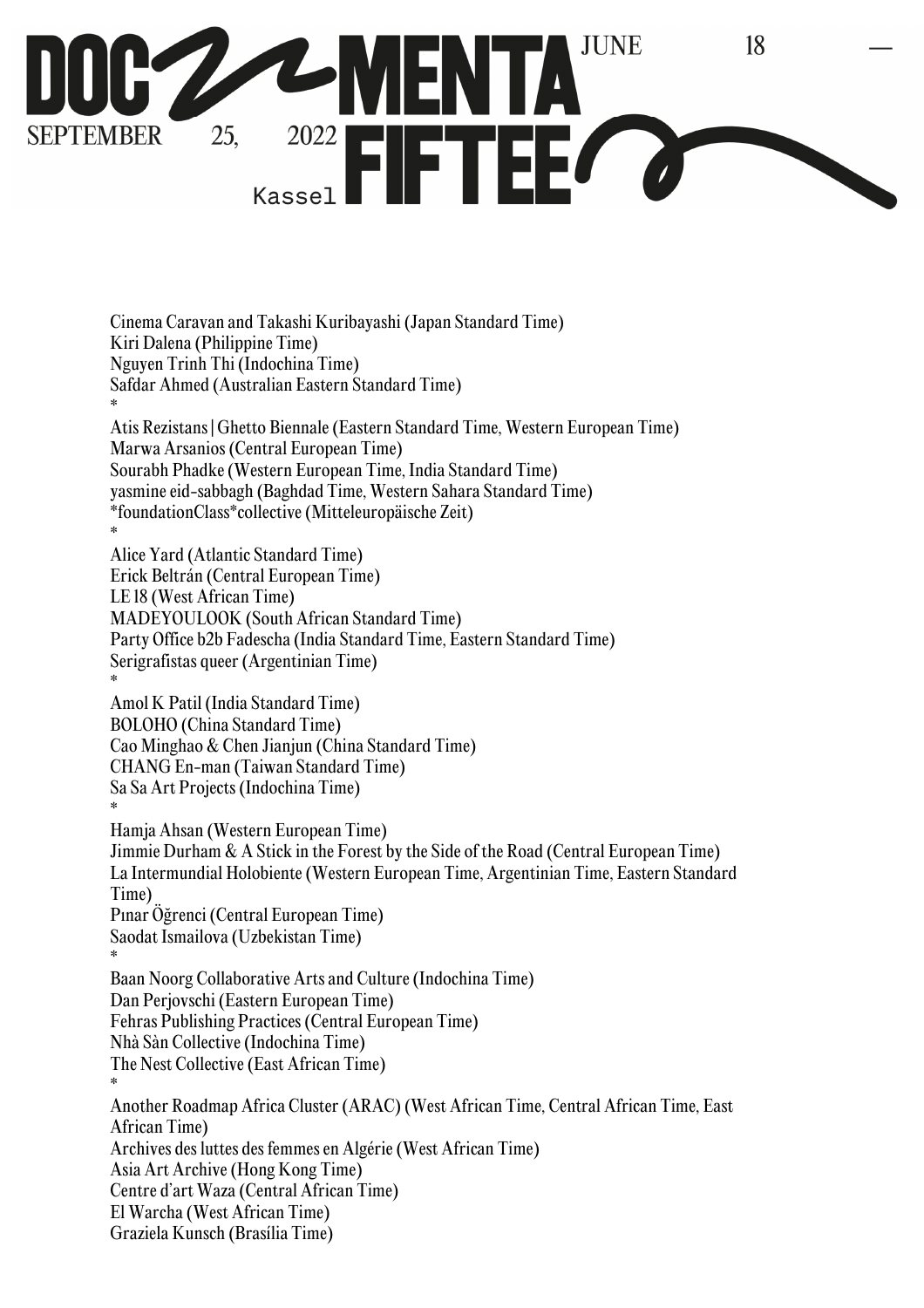

Keleketla! Library (South African Standard Time) Komîna Fîlm a Rojava (Eastern European Time) Sada [regroup] (Atlantic Standard Time) Siwa plateforme – L'Economat at Redeyef (West African Time) The Black Archives (Central European Time)

Further information on the exhibiting lumbung artists can be found at www.documentafifteen.de/en/lumbung-members-artists.

The publication of the exhibiting lumbung artists in October 2021 was done in cooperation with the street magazine *Asphalt*. The contribution conceived for this purpose by ruangrupa and the Artistic Team can be accessed online at www.documenta-fifteen.de/asphaltlumbung-artists.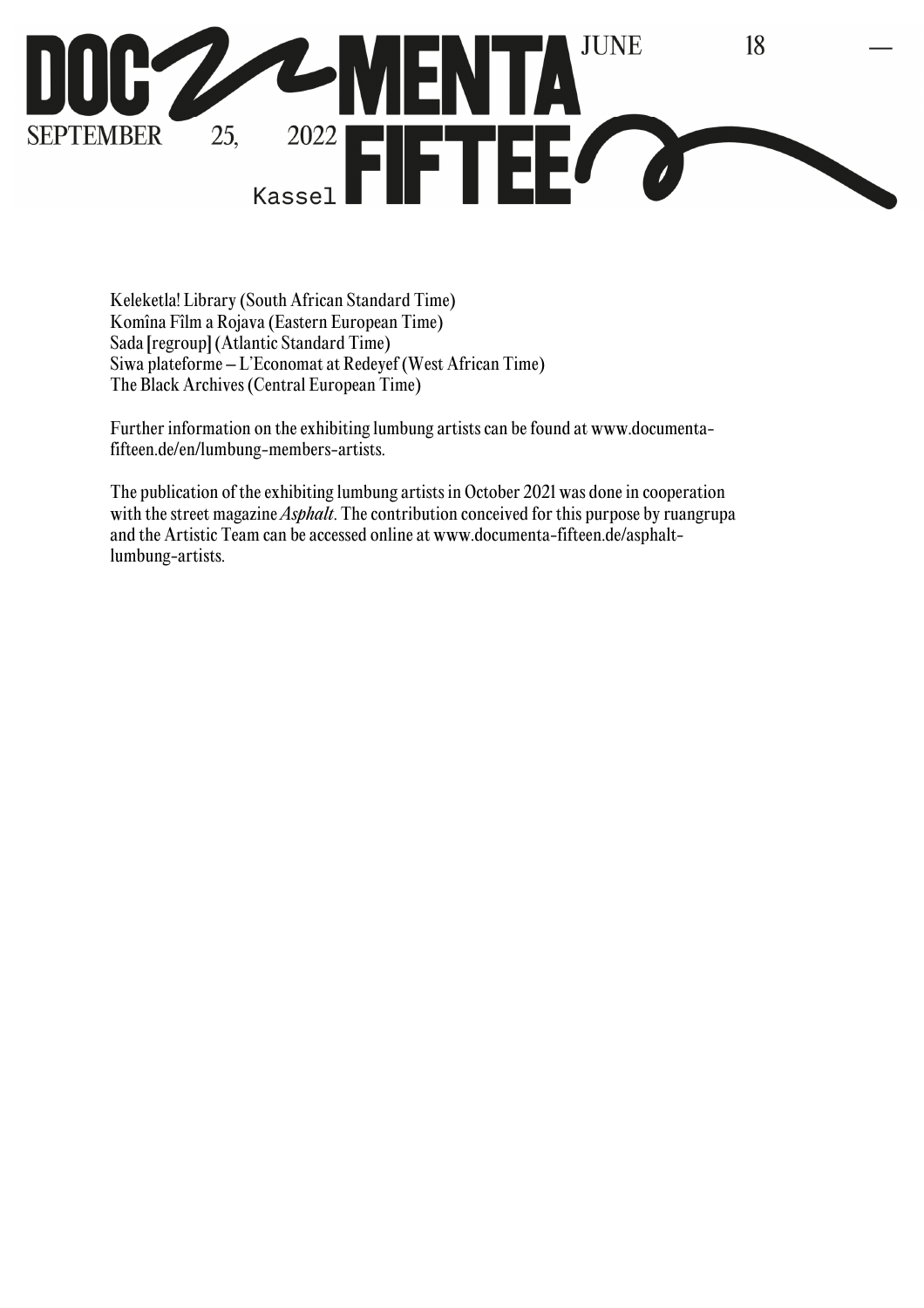

## RURUHAUS

"*The term ruruHaus—formed by combining 'ruru' for ruangrupa with the German word 'Haus'—describes our longstanding practice of collaborative work and design. Our creative process is based on the respect and understanding of local cultural ekosistems formed by people, materials and other living organisms."* ruangrupa

In its early years at the start of the 2000s, the political and social climate in Indonesia after the fall of Suharto's New Order regime meant that ruangrupa transformed private living rooms into public spaces to devote themselves to their artistic practice.

ruruHaus as a living room for Kassel continues ruangrupa's own history with *nongkrong* (Indonesian for getting together and hanging out) as an inherent element. As an artistic practice, ruruHaus stands for the opening of a place, the pooling and sharing of resources. It is a space that allows us to understand the overarching ekosistem of the city of Kassel, and one that can serve as an example of how documenta fifteen represents itself.

ruruHaus started small and grows with time. Different knowledge, skills, experiences, needs and values are channeled to strike a balance here. ruruHaus is a laboratory and a kitchen, a living room and a work place, a print shop and a radio station so that the varied stories can all resonate.

Providing the "hardware" for ruruHaus is former department store Sportarena on Kassel's Treppenstraße. It is the first venue of documenta fifteen. Meetings, called majelis, shape the decision-making processes for multifaceted programs and projects on the path towards documenta fifteen. The nature of the majelis practiced at ruruHaus is decided on the basis of the relationships formed through them. nongkrong is practiced both physically and digitally. Activities for and by lumbung members organized in the world are documented; instead of conceptual explanations, connections are made to Kassel's initiatives.

As part of its function as an ekosistem for collaborative projects, ruruHaus invites groups from diverse communities, artists, collectives and students to participate, activate, and fill this space together. The contributors of ruruHaus form a network, create space for encounters and support each other with projects, strategies, and ideas.

Further information on the activities are published on the ruruHaus website: ruruhaus.de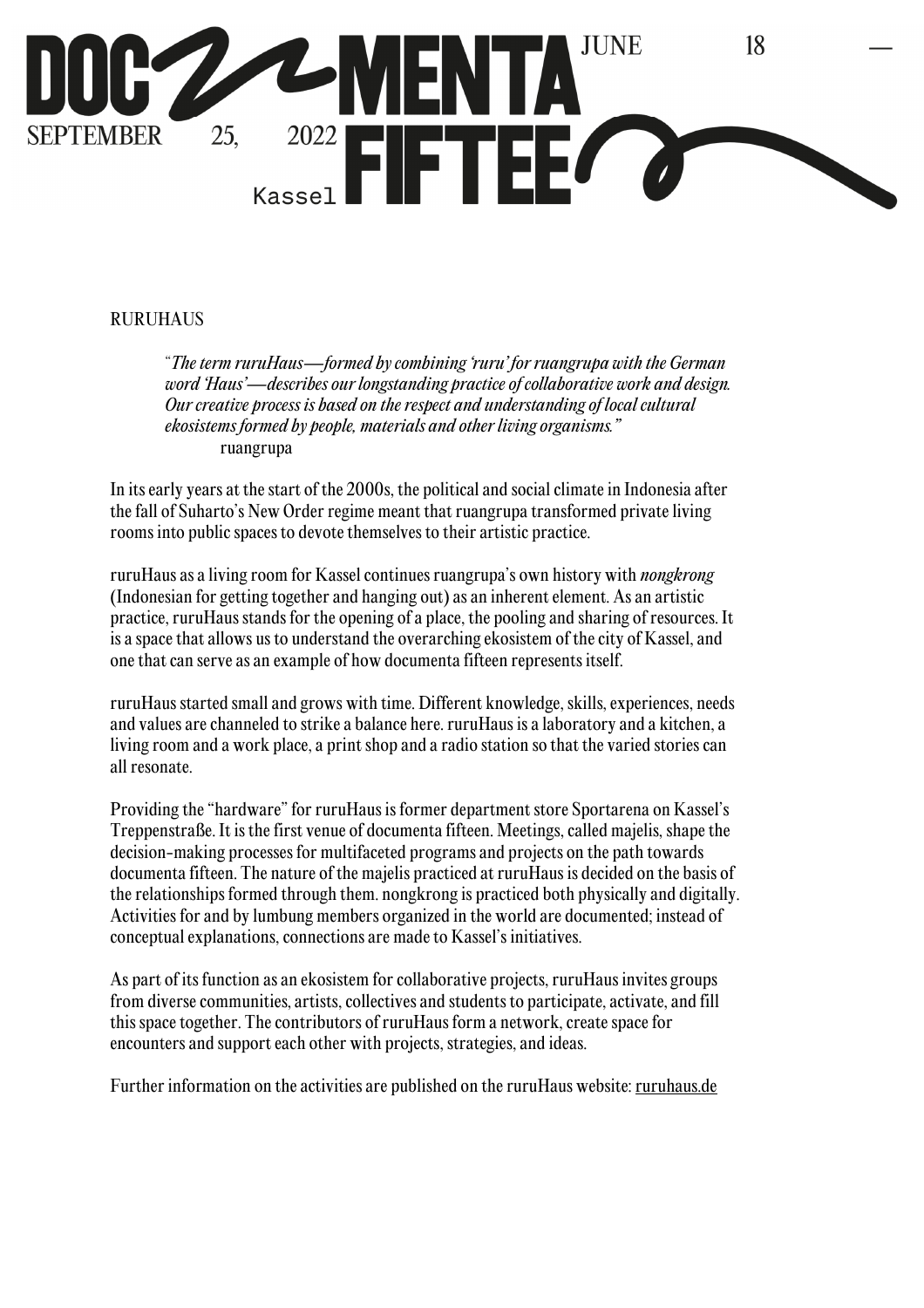

## FOCUS ON EAST KASSEL

The industrial East Kassel comes into the more concentrated focus of a documenta for the first time during documenta fifteen: the district of Bettenhausen, characterized by extensive industrial real estate, is hosting a large exhibition complex on the former premises of the HÜBNER transport engineering company and the indoor pool Hallenbad Ost. From the city center, with ruruHaus as its starting point and living room, along with the Fridericianum, documenta Halle, Museum of Natural History Ottoneum, Grimmwelt, and Museum for Sepulchral Culture, documenta fifteen extends across the Fulda in an easterly direction.

"We want to create spaces that redefine the relationship between the city center and the periphery. It's about decentralizing urban experience and connecting the different urban spaces—like the juxtaposition of industrial and residential areas—and the different people living here. To do so, documenta fifteen goes to the Hübner areal and Hallenbad Ost, as well as to further locations in the east and in other areas outside the center of Kassel. We work together with artists and collectives who move and work outside of designated art and cultural spaces in their practice. Engaging in conversations with people, their memories, as well as the history and stories of their local contexts is essential—also for the upcoming documenta," says ruangrupa.

Constructed from the early 1970s on, the Hübner areal encompasses 20,000 m² of warehouses, production facilities, and open spaces belonging to the rail transport manufacturer HÜBNER. After almost 50 years the company is leaving its previous headquarters, which are going to be converted into depot of the Kasseler Verkehrs-Gesellschaft (KVG), the city's public transport provider. In September 2021 HÜBNER handed over around 7,500 m² of the premises to documenta fifteen, which will be able to make use of most of the production halls and their grounds for the duration.

The traces of industrial production that can be read in the halls will not be smoothed over in the course of their use by the documenta. On the contrary, they should be visible and relate to the works that will be on display here in the summer of 2022 for documenta fifteen.

In addition to the Hübner areal, Hallenbad Ost will strengthen the establishment of documenta fifteen in the east of the city. This listed indoor swimming-pool, built in the Bauhaus style in 1929, was closed in 2009 and has been empty since then. In 2018 the Kassel architects Marc Köhler, Keivan Karampour, and Thomas Meyer (KM Architekten) acquired the building with the aim of reactivating it. In 2022 it will provide documenta fifteen with almost 600 m² of exhibition space.

The two exhibition venues are generously laid out, so that visitors will be able to keep their distance on clearly defined and directed pathways in the case of continuing Covid restrictions.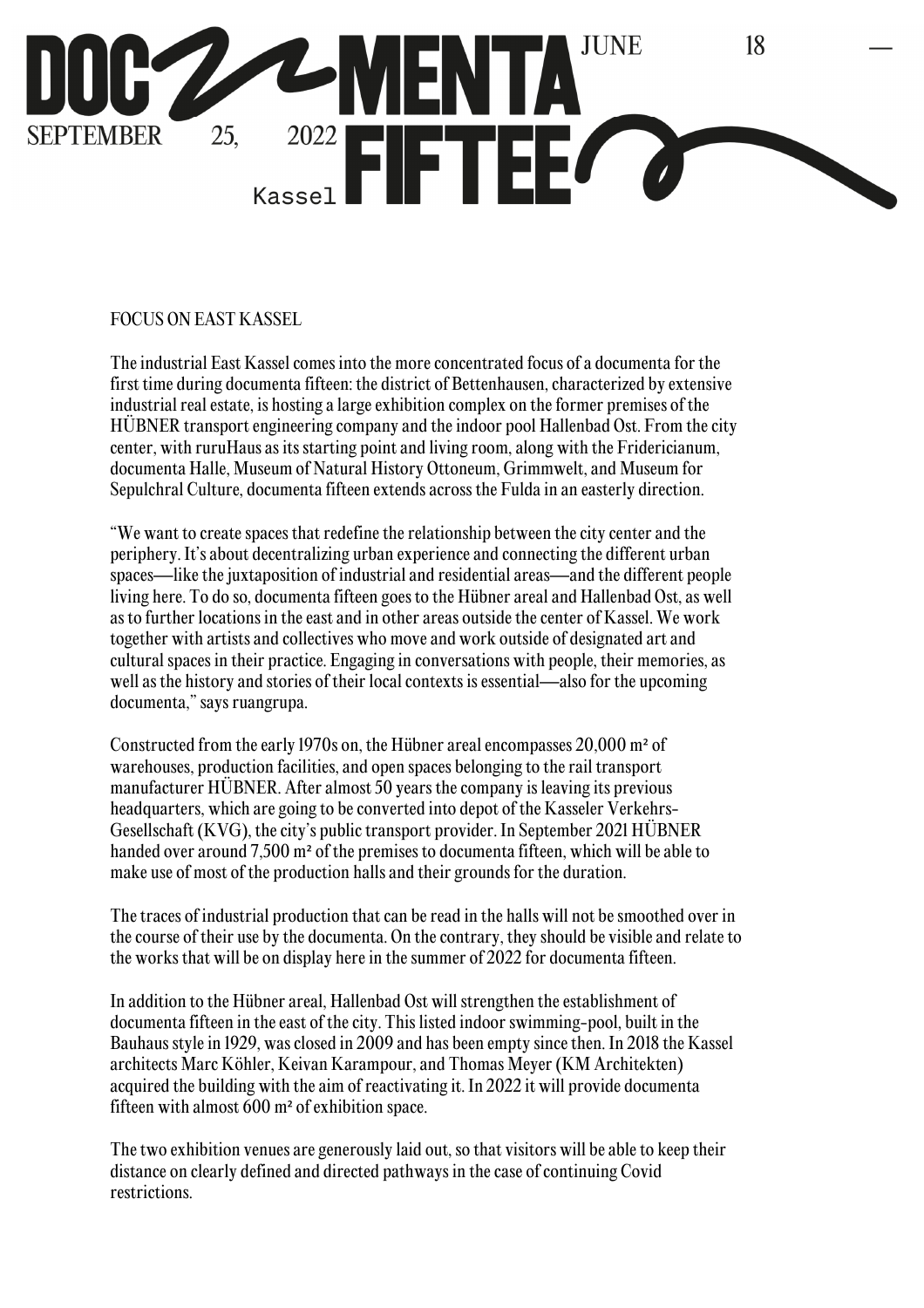

### **documenta fifteen venues**

**documenta Halle**  Du-Ry-Straße 1, 34117 Kassel

**Fridericianum** Friedrichsplatz 18, 34117 Kassel

**Grimmwelt Kassel** Weinbergstraße 21, 34117 Kassel

**Hallenbad Ost**  Leipziger Straße 99, 34123 Kassel

**Hübner areal** Agathofstraße 15, 34123 Kassel

**Museum for Sepulchral Culture** Weinbergstraße 25–27, 34117 Kassel

**Museum of Natural History Ottoneum**  Steinweg 2, 34117 Kassel

**ruruHaus** Obere Königsstraße 43, 34117 Kassel

#### **WH22**

Werner-Hilpert-Straße 22, 34117 Kassel

Further venues will be announced.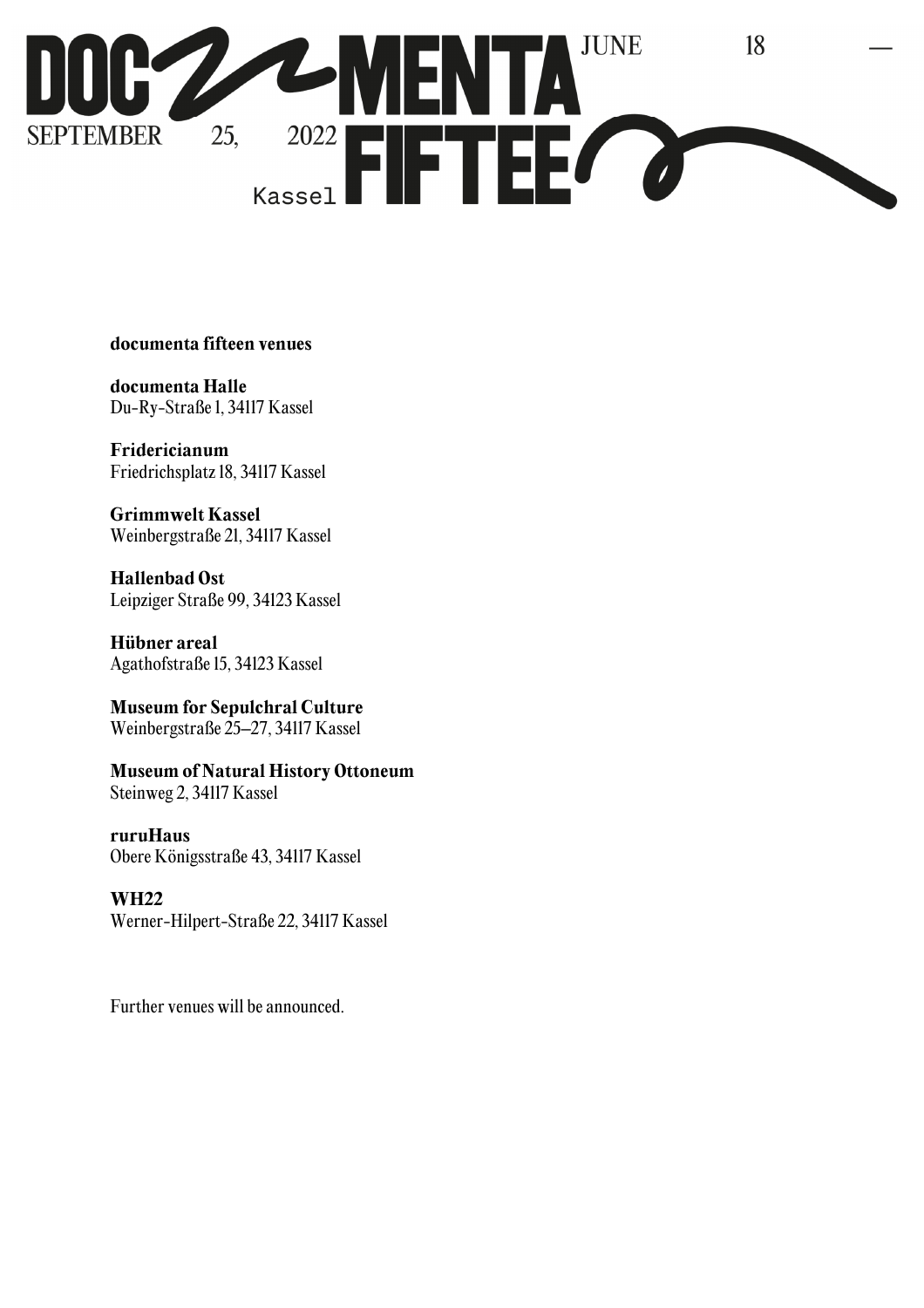

## EXHIBITION VENUES

ruangrupa and the Artistic Team do not regard Kassel as "site" of an exhibition. Instead, the city is understood as an *ekosistem* (Indonesian for "ecosystem"), as a mesh of social contexts in which documenta fifteen emerges and grows.

At 32 venues, the exhibition focuses on four areas of Kassel: Mitte, Fulda, Nordstadt, and Bettenhausen. Starting from Kassel's Mitte with its many museum buildings, documenta fifteen extends around the Fulda River, the city's historically important arterial waterway. From there, the exhibition opens up to Nordstadt and, for the first time in documenta's history, to the industrial district of Bettenhausen. documenta fifteen consciously leaves the historical and social traces of the locations visible in order to situate them in new contexts.

#### **Mitte**

C&A Façade, Obere Königsstraße 35, 34117 Kassel documenta Halle, Du-Ry-Straße 1, 34117 Kassel Frankfurter Straße/Fünffensterstraße (Underpass), 34117 Kassel Fridericianum, Friedrichsplatz 18, 34117 Kassel Friedrichsplatz, 34117 Kassel Gloria-Kino, Friedrich-Ebert-Straße 3, 34117 Kassel Grimmwelt Kassel, Weinbergstraße 21, 34117 Kassel Hessisches Landesmuseum, Brüder-Grimm-Platz 5, 34117 Kassel Hotel Hessenland, Obere Königsstraße 22, 34117 Kassel KAZimKuBa, Rainer-Dierichs-Platz 1, 34117 Kassel Museum for Sepulchral Culture, Weinbergstraße 25–27, 34117 Kassel Museum of Natural History Ottoneum, Steinweg 2, 34117 Kassel Rainer-Dierichs-Platz, 34117 Kassel ruruHaus, Obere Königsstraße 43, 34117 Kassel Stadtmuseum Kassel, Ständeplatz 16, 34117 Kassel WH22, Werner-Hilpert-Straße 22, 34117 Kassel

### **Fulda**

Bootsverleih Ahoi, Blücherstraße 20/22, 34123 Kassel Greenhouse (Karlsaue), Auedamm 18, 34121 Kassel Hafenstraße 76, 34125 Kassel Hiroshima-Ufer (Karlsaue), Am Auedamm, 34121 Kassel Karlswiese (Karlsaue), An der Karlsaue, 34121 Kassel Compost heap (Karlsaue), Coordinates: 51.298472, 9.493083, 34121 Kassel Rondell, Johann-Heugel-Weg, 34117 Kassel Walter-Lübcke-Brücke, 34117 Kassel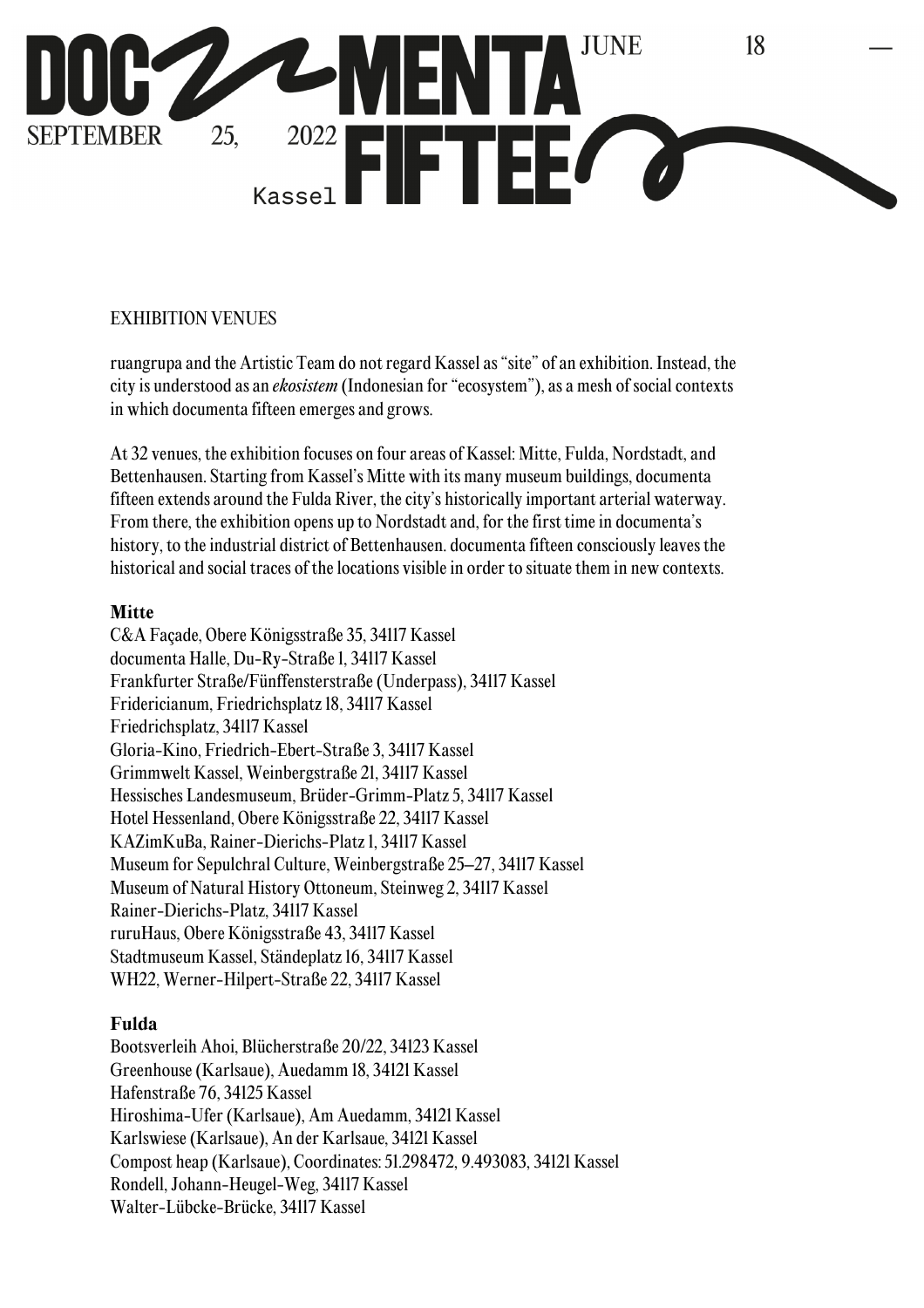

### **Bettenhausen**

Hallenbad Ost, Leipziger Straße 99, 34123 Kassel Hübner-Areal, Agathofstraße 15, 34123 Kassel Sandershaus / Haferkakaofabrik, Sandershäuser Str. 79, 34123 Kassel St. Kunigundis, Leipziger Str. 145, 34123 Kassel Platz der Deutschen Einheit (Underpass), 34125 Kassel

#### **Nordstadt**

Nordstadtpark, 34127 Kassel ook\_visitorZentrum, Weserstraße 26, 34125 Kassel Trafohaus, Lutherstraße 2, 34117 Kassel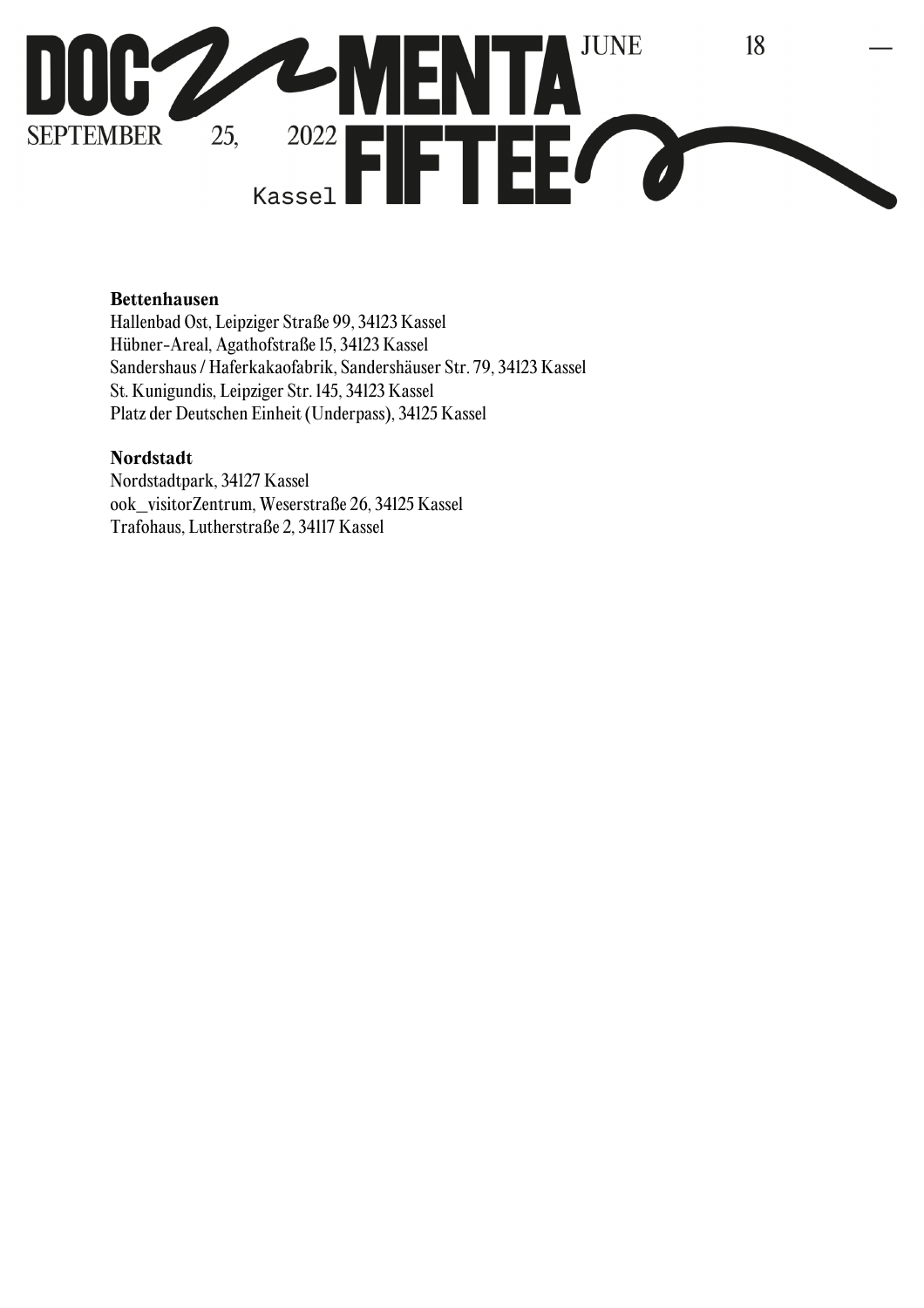

## LUMBUNG CALLING

The seven-part conversation series *lumbung calling* launches documenta fifteen's public program, activated under the title *Meydan*. Each edition of the series is dedicated to one of the lumbung values: Local Anchor, Humor, Generosity, Independence, Transparency, Sufficiency, and Regeneration. The format dives deeper into the background of the artistic concept for documenta fifteen and illuminates the idea of lumbung from many different angles.

Through conversations with a variety of guests, *lumbung calling* will explore the rich meaning of lumbung across multiple disciplines, points of view, and contexts within an artistic framing. The invited protagonists have faced major challenges and initiated breakthroughs on various scales and include academics, cultural activists, independent researchers, organic farmers, fishermen, and festival organizers, among others. *lumbung calling* is hosted by Jumana Emil Abboud and Mirwan Andan.

Recordings of the evets are available through documenta fifteen's YouTube channel. The conversations take place in English with translation into International Sign.

#### **Events**

*lumbung calling: Local Anchor*  Saturday, April 3, 2021 With Melani Budianta and Armin Salassa Information and video: documenta-fifteen.de/en/events/lumbung-calling-local-anchor

*lumbung calling: Humor* Saturday, May 1, 2021 With Gridthiya Gaweewong and Sourabh Phadke Information and video: documenta-fifteen.de/en/events/lumbung-calling-humor

*lumbung calling: Independence* Saturday, June 5, 2021 With Tania Bruguera (INSTAR) and Omar Imseeh Tesdell Information and video: documenta-fifteen.de/en/events/lumbung-calling-independence

*lumbung calling: Generosity* Saturday, July 3, 2021 With Yasmine Eid-Sabbagh and Mamou Daffé Information and video: documenta-fifteen.de/en/events/lumbung-calling-generosity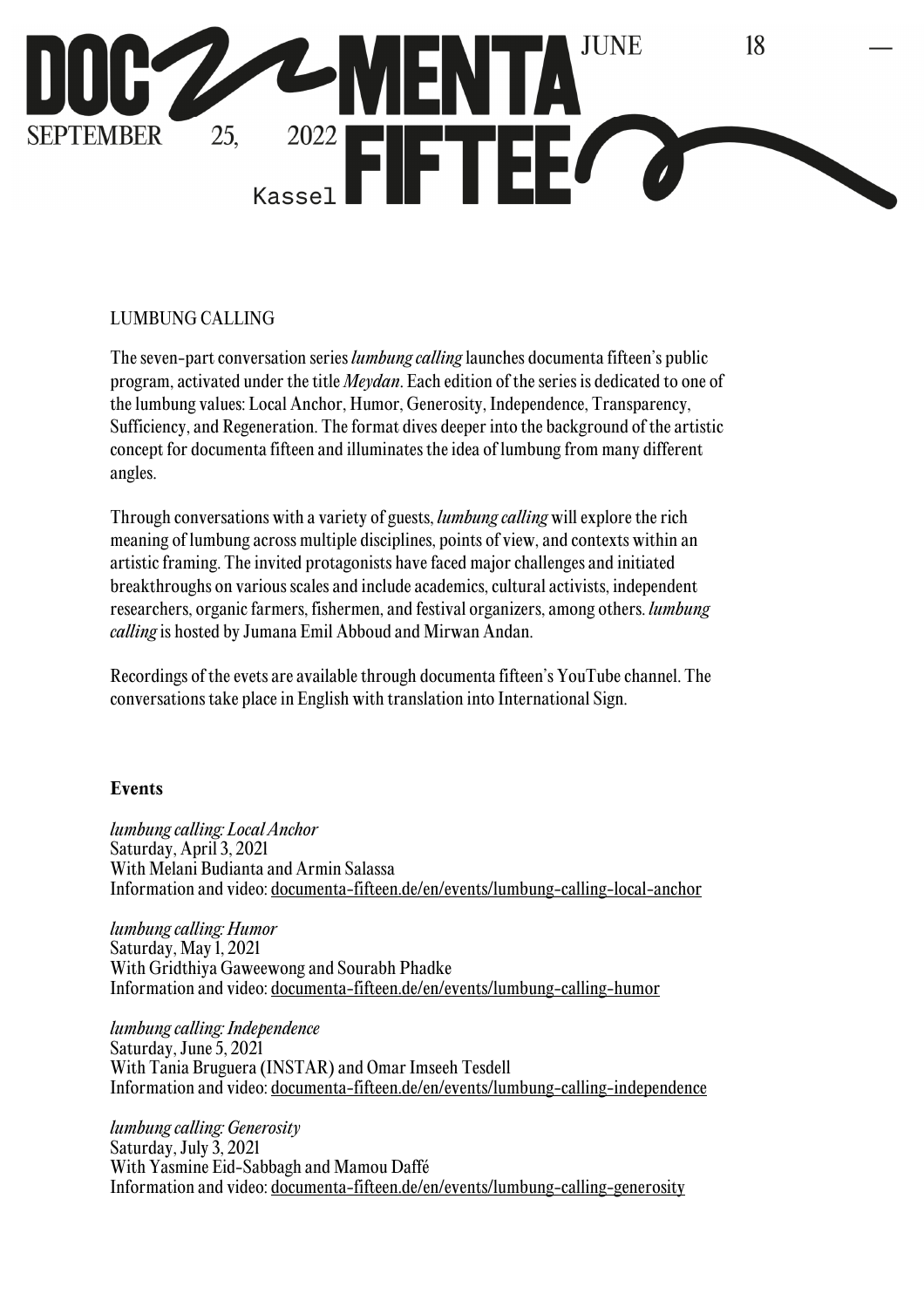

*lumbung calling: Transparency* Saturday, August 7, 2021 With Erica Malunguinho and Shahidul Alam Information and video: documenta-fifteen.de/en/events/lumbung-calling-transparency

*lumbung calling: Sufficiency* Saturday, September 4, 2021 With Paula Fleisner and Christopher Cozier Information and video: documenta-fifteen.de/en/events/lumbung-calling-sufficiency

*lumbung calling: Regeneration* Saturday, October 2, 2021 With Arafat Sadallah, Gulnara Kasmalieva and Muratbek Djumaliev Information and video: documenta-fifteen.de/en/events/lumbung-calling-regeneration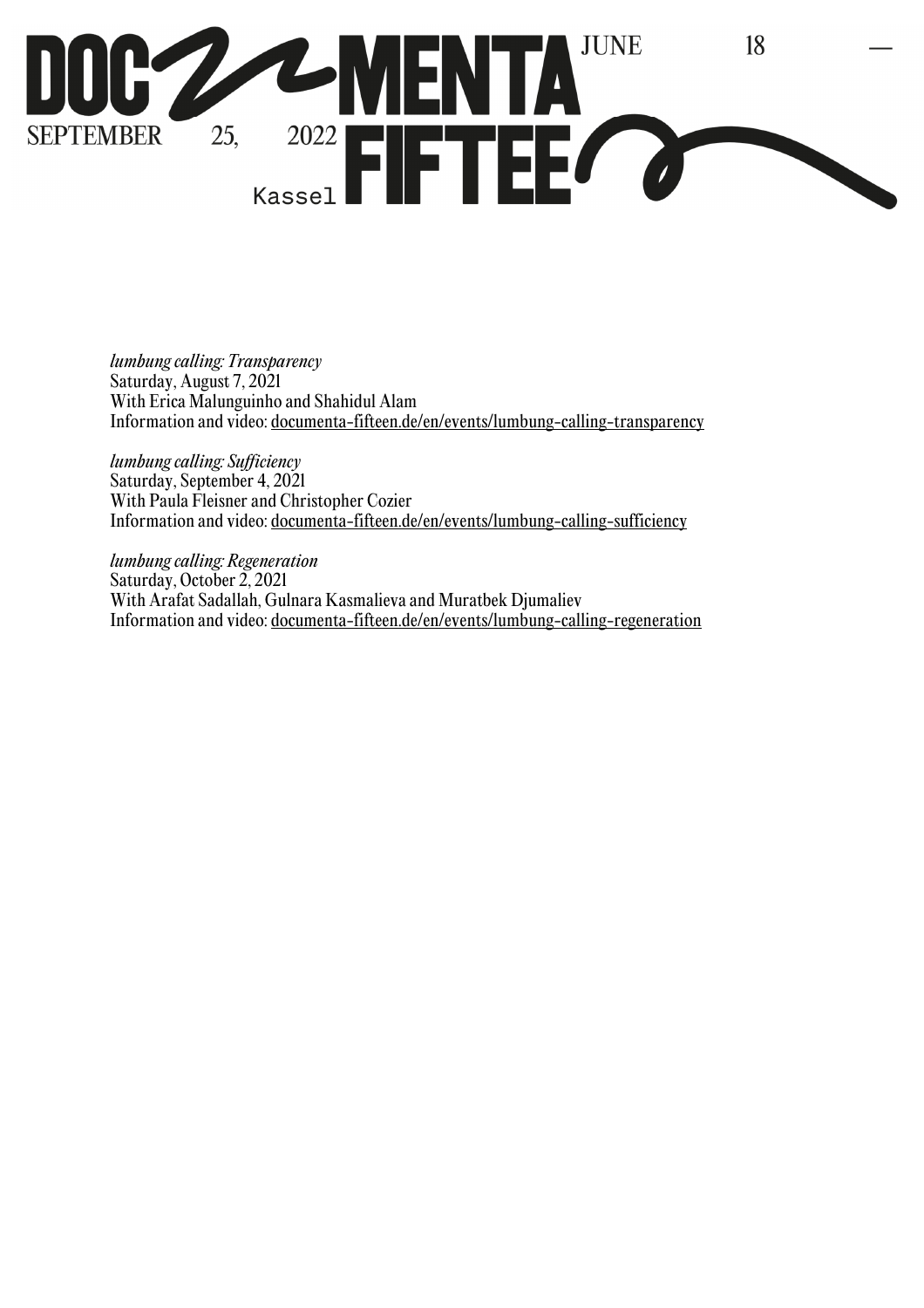

### LUMBUNG KONTEKS

documenta fifteen's public program, titled *Meydan*, continues after *lumbung calling* with the new online conversation series *lumbung konteks*. The seven-part series will take place on the first Sunday of each month starting December 5, 2021. Each session invites two documenta fifteen lumbung members to introduce, expand, and reflect on each other's practice and their wider ecosystems. Through sharing stories, songs, and tools for living and working in community, the lumbung members discuss the differences and affinities between their contexts.

*lumbung konteks* addresses the importance of the localities within which we all work, the conditions that inform and ground our practices, and the ways we can learn from each other's models of education, ecology, and economy.

*lumbung konteks* is available as livestream through documenta fifteen's YouTube channel. The recordings of the events will be available shortly after. The conversations take place in English with simultaneous translation into German language and International Sign.

### **Events**

*lumbung konteks: Listening to The Land, The Land itself* Sunday, December 5, 2021 With Jatiwangi art Factory and The Question of Funding Hosted by Rayya Badran More information: documenta-fifteen.de/en/events/lumbung-konteks-listening-to-theland-the-land-itself/

*lumbung konteks: Reclaiming rural narratives* Sunday, January 9, 2022 With INLAND and Wajukuu Art Project Hosted by Molemo Moiloa More information: documenta-fifteen.de/en/events/lumbung-konteks-reclaiming-ruralnarratives/

*lumbung konteks: Thinking, playing, dancing together* Sunday, February 6, 2022 With Fondation Festival sur le Niger and Gudskul Hosted by Lineo Segoete More information: https://documenta-fifteen.de/en/events/lumbung-konteks-thinkingplaying-dancing-together/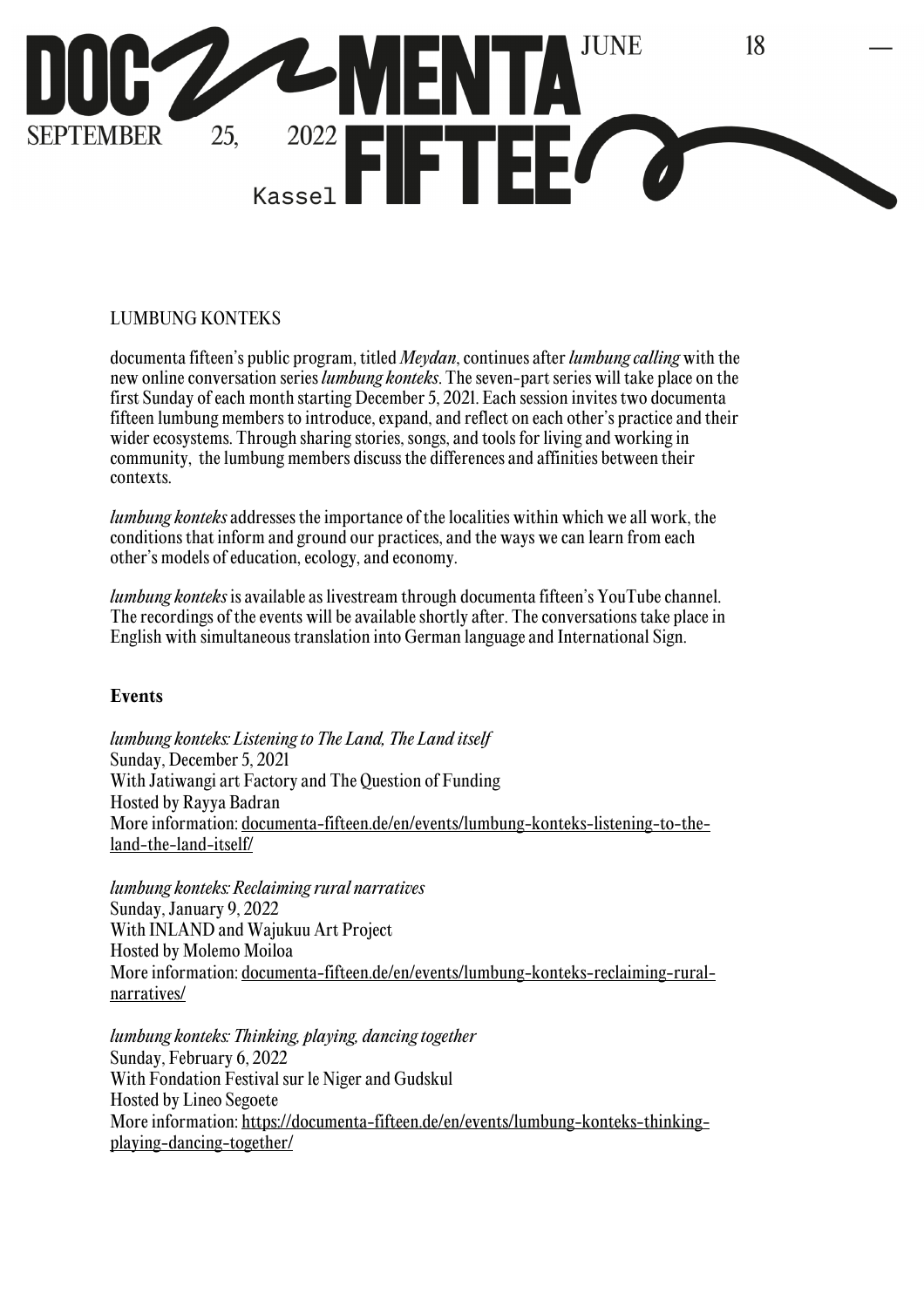

*lumbung konteks: How to organize against a single narrative*  Sunday, March 20, 2022 With OFF-Biennale and Instituto de Artivismo Hannah Arendt (INSTAR) Hosted by Miguel A. López and Vasyl Cherepanyn More information: https://documenta-fifteen.de/en/events/lumbung-konteks-how-toorganize-against-a-single-narrative/

*lumbung konteks: lumbung konteks: Navigating systems of care and control* Sunday, April 10, 2022 With Project Art Works and Trampoline House Hosted by Yasmin Gunaratnam More information: https://documenta-fifteen.de/en/events/lumbung-konteks-navigatingsystems-of-care-and-control/

*lumbung konteks: Prototypes for belonging*  Sunday, May 8, 2022 With Britto Arts Trust and ZK/U Hosted by Alessio Antoniolli More information: https://documenta-fifteen.de/en/events/lumbung-konteks-prototypesfor-belonging/

Future conversations in 2022 will be announced through documenta-fifteen.de/en/events and the documenta fifteen newsletter.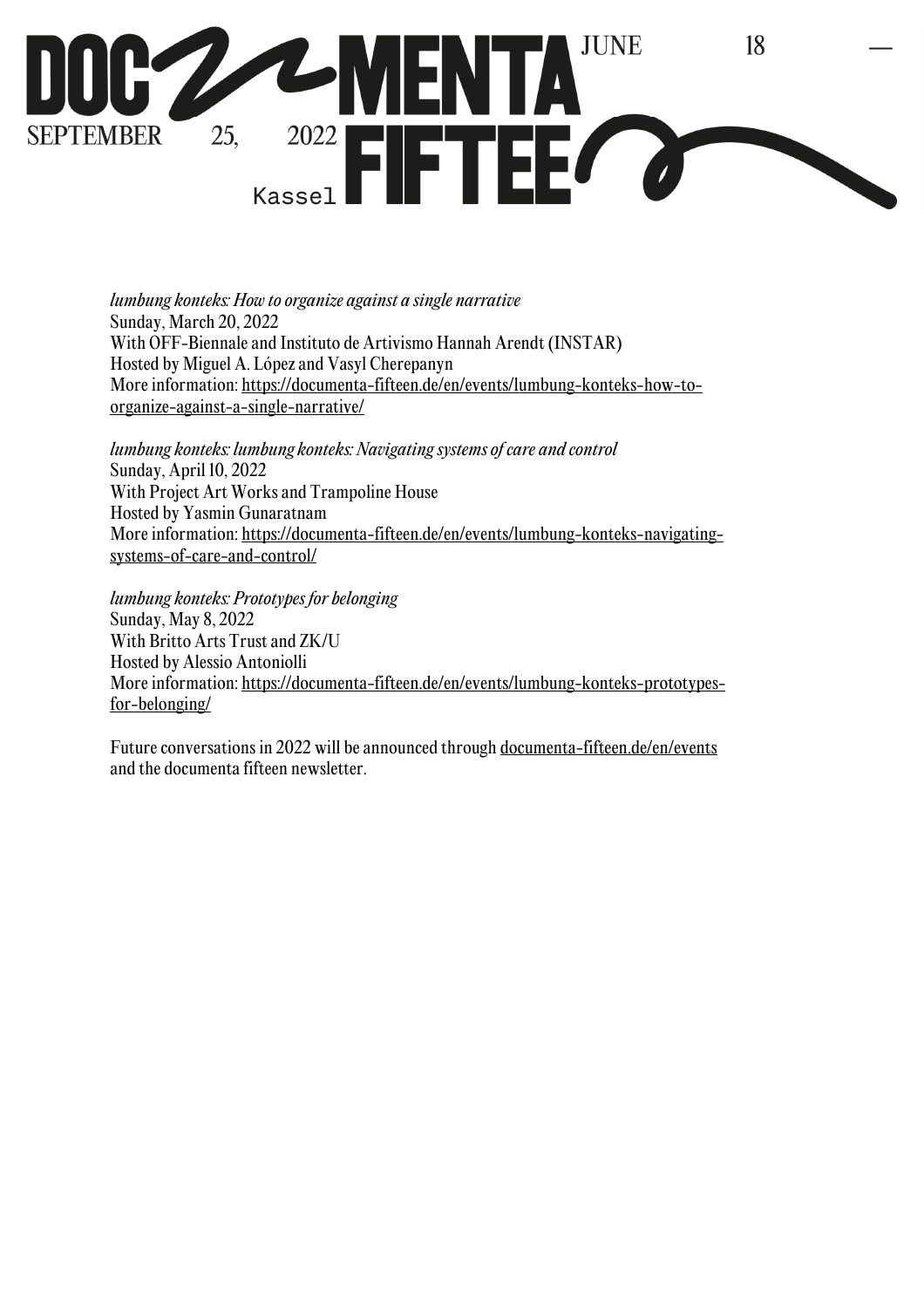

### SUSTAINABILITY

In line with ruangrupa's artistic concept and lumbung practice, the theme of sustainability is approached holistically at documenta fifteen and reflected throughout all aspects of exhibition planning and implementation. In addition to addressing ecological factors, the focus is on cultural, social, political and economic aspects. For ruangrupa, togetherness and sharing, as well as the exchange of knowledge, are particularly essential for sustainable development.

Sustainability at documenta fifteen is thus both a theme of artistic practice and an important feature of infrastructure planning. documenta und Museum Fridericianum gGmbH is guided here by the University of Kassel in the development of a more sustainable exhibition, with all relevant fields from mobility to gastronomy being addressed.

The stakeholders and partners collaborating with documenta fifteen are called upon to incorporate sustainability strategies and ecological footprint reduction into their decisions and to make responsible choices as a result. The goal is also to ensure the topic of sustainability is similarly brought to the attention of documenta fifteen visitors.

### **Sustainability in the fiels of art and culture**

Since November 2020, documenta fifteen has been a member of the Action Network Sustainability in Culture and Media (Aktionsnetzwerk Nachhaltigkeit in Kultur und Medien), which is funded by the Federal Government Commissioner for Culture and the Media. The aim here is to learn from one another and advance this field as a whole through active exchange on a sustainable future for the cultural sector.

Furthermore, documenta fifteen has been part of the recycling network Network for sustainable material circulation since July 2021. The project-based nature of exhibitions means they inherently entail a short-term need for resources, which is why documenta fifteen is concerned about material recycling. The goal is to build a network of collectives and initiatives that address the distribution and reuse of materials, where not only the sharing of material resources is important, but also a mutual exchange of knowledge, motivation and experience. This initiative was kicked off by a symposium organized by documenta fifteen in July 2021 at ruruHaus.

### **Supporting sustainability projects**

With every documenta fifteen ticket sold, one euro goes to long-term sustainability projects, including a reforestation project in the Reinhardswald forest near Kassel and a project for the ecological enrichment of oil palm and rubber plantations in the Jambi region of Sumatra. As part of these initiatives, documenta fifteen is also collaborating with HessenForst and the University of Göttingen from Germany, as well as the University of Jambi and the artists' collective Rumah Budaya Sikukeluang from Sumatra, Indonesia.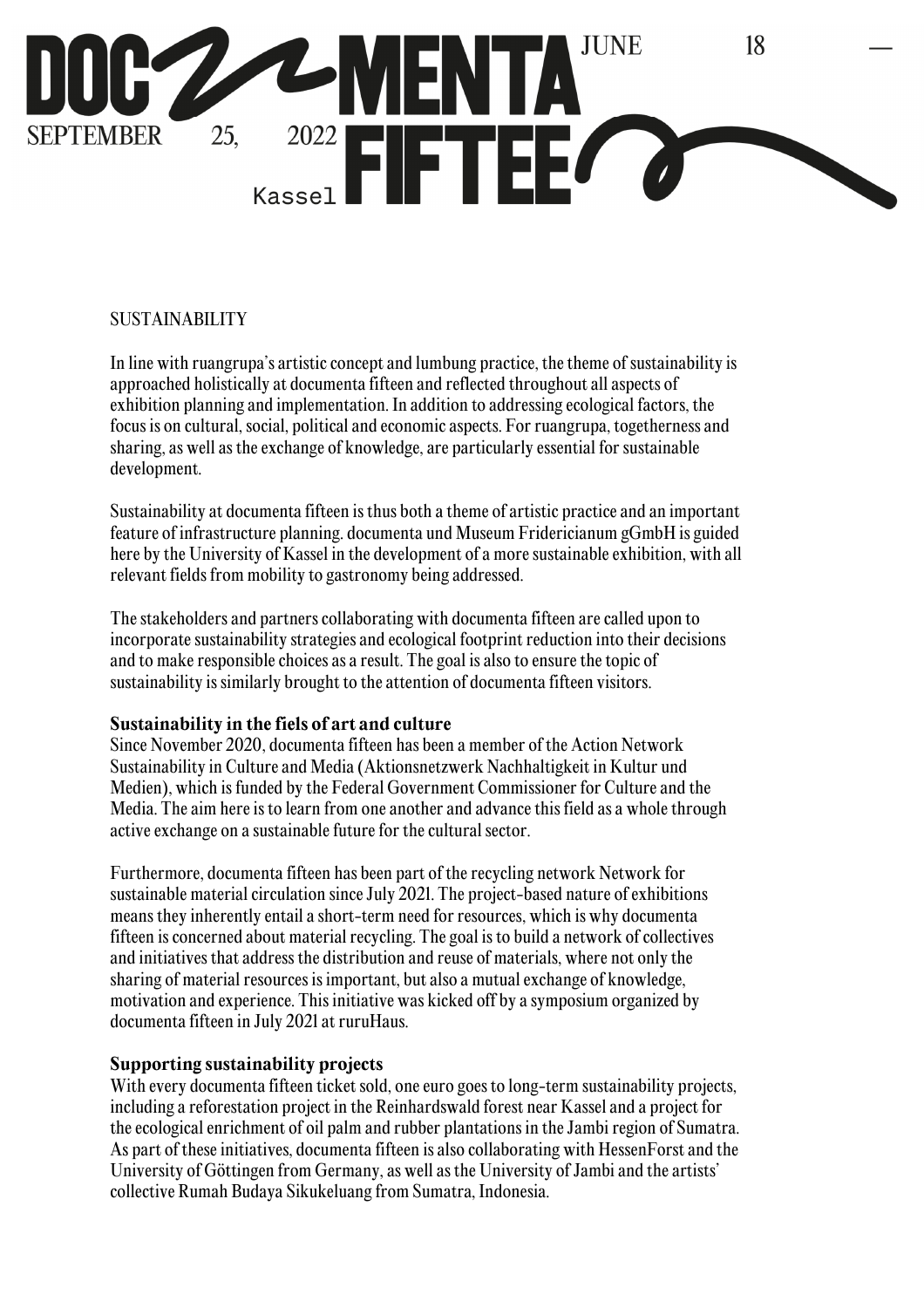

In November 2021, the event *urun rembuk – thinking and acting on sustainability* was held at ruruHaus, where the various cooperation partners and projects were able to introduce themselves and network with one another. The discussion was complemented by artistic interventions by several lumbung artists.

Further information on sustainability at documenta fifteen can be found here https://documenta-fifteen.de/en/sustainability/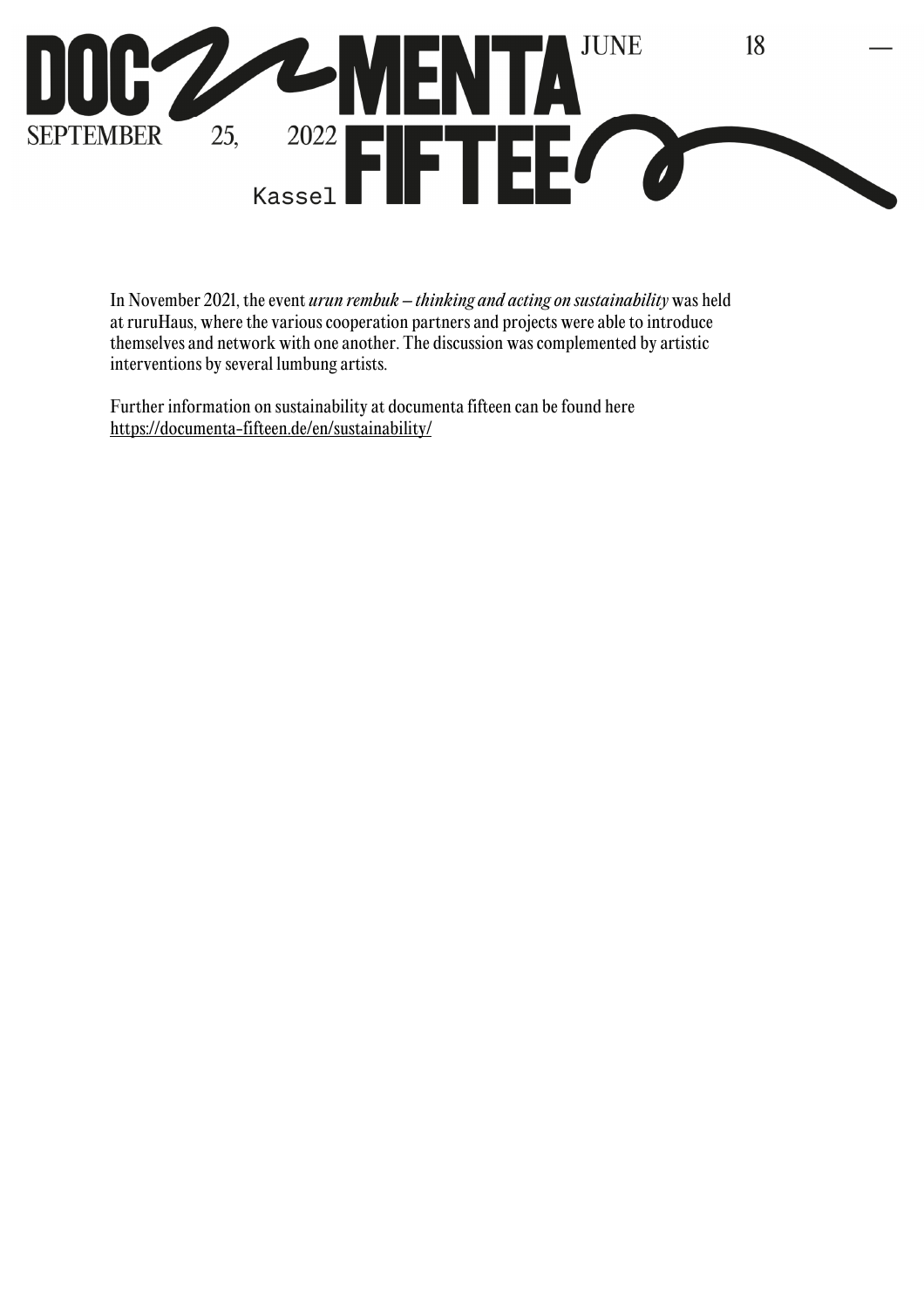

## ENCOURAGING PARTICIPATION: EXPANDING THE WEBSITE AND INSTALLATION OF A CHANGING PLACE FOR DOWNTOWN KASSEL

Developing encounters, exchanges, and involvement among people of different backgrounds is central to the lumbung practice of documenta fifteen. In order to encourage participation among the widest possible audience, documenta fifteen is implementing a series of measures to increase the accessibility of its website, its infrastructure, and its mediation programs.

## **Website**

Since February 2022 the documenta fifteen website has offered a number of functions to promote access to content on the internet. This includes a version of the website with a simple design, a back-to-top button to enable a quick return to the top of the website as well as a contrast switch. A sitemap has been set up that is compatible with screen reader programs, and descriptive texts have been linked with all images.

A new aspect of the website is the information provided in easy read, which will also be available for additional communication formats, such as exhibition booklets.

Coming soon are bookmarks on several sections for facilitating website navigation and videos on how to use the website and on documenta fifteen and visiting the exhibition in German Sign Language and International Sign.

### **Infrastructure**

In terms of infrastructure, the Fridericianum is installing a permanent changing place–a lavatory with a changing bench. This is aimed to provide, above and beyond documenta fifteen, greater access to public life in downtown Kassel for people who cannot use standard barrier-free toilets without a reclining option.

Additional measures to provide a better level of accessibility include resting spaces within the exhibition and in public urban space as well as ensuring accessibility in terms of the exhibition signage. Detailed information about the accessibility of various exhibition venues and the embedding of the Wheelmap into the website—an online map that enables users to find and mark wheelchair-accessible places—allow exhibition visitors to plan their visit in detail.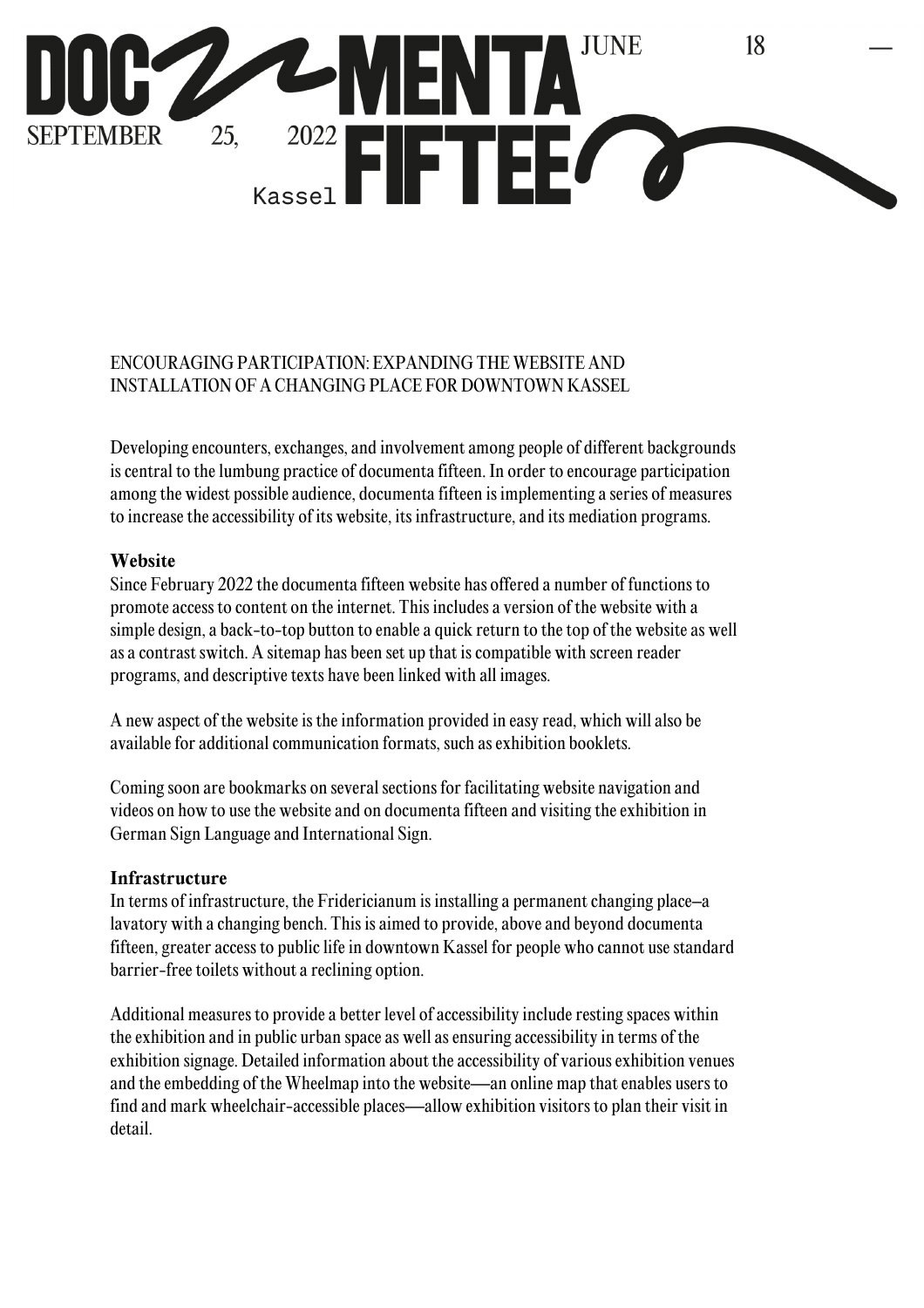

On site, the Accessibility Card accelerates entry to the exhibition without a long wait. The Accessibility Card is available at ruruHaus to anyone who needs it. Proof of a special-need status is not required.

### **Mediation**

The mediation offerings of documenta fifteen are generally conceived to be as accessible to everyone as possible. In addition to the exhibition tours *Walks and Stories* offered in many different languages, including German Sign Language, International Sign, and easy language, tours based on tactile and multi-sensory content are also planned. Included in each tour at no additional cost is hearing support in the form of an audio induction loop, depending on availability.

On *Walks and Stories* visitors are accompanied by *sobat-sobat* (Indonesian for "friends"), the international art mediators of documenta fifteen. They are being trained in nonverbal communication, active listening, and easy language; they also take part in sensitivity workshops.

## **Integrating local and international networks**

The development and implementation of measures for reducing barriers at documenta fifteen is taking place through diverse range of input from and dialogue with local and international networks. This includes the lumbung member Project Art Works, which are initiating interactions between staff members of documenta fifteen and neurodivergent communities in Kassel and surrounding areas; it also includes the collaboration with *berlinklusion – Netzwerk für Zugänglichkeit in Kunst und Kultur* and initiatives from the Kassel ecosystem, such as *leicht ist klar – Büro für Leichte Sprache* and specialized advisory boards to the city government.

documenta fifteen is engaging in an ongoing learning process together with its partners, working to continuously expand barrier-free offerings. Currently, the website and some exhibition venues are not completely accessible. On the website, specific barriers are listed, so that all visitors can easily plan their visits to the exhibition.

Please address your questions, suggestions, or criticism in relation to your visit and the initiatives for increasing accessibility at documenta fifteen to: accessibility@documenta.de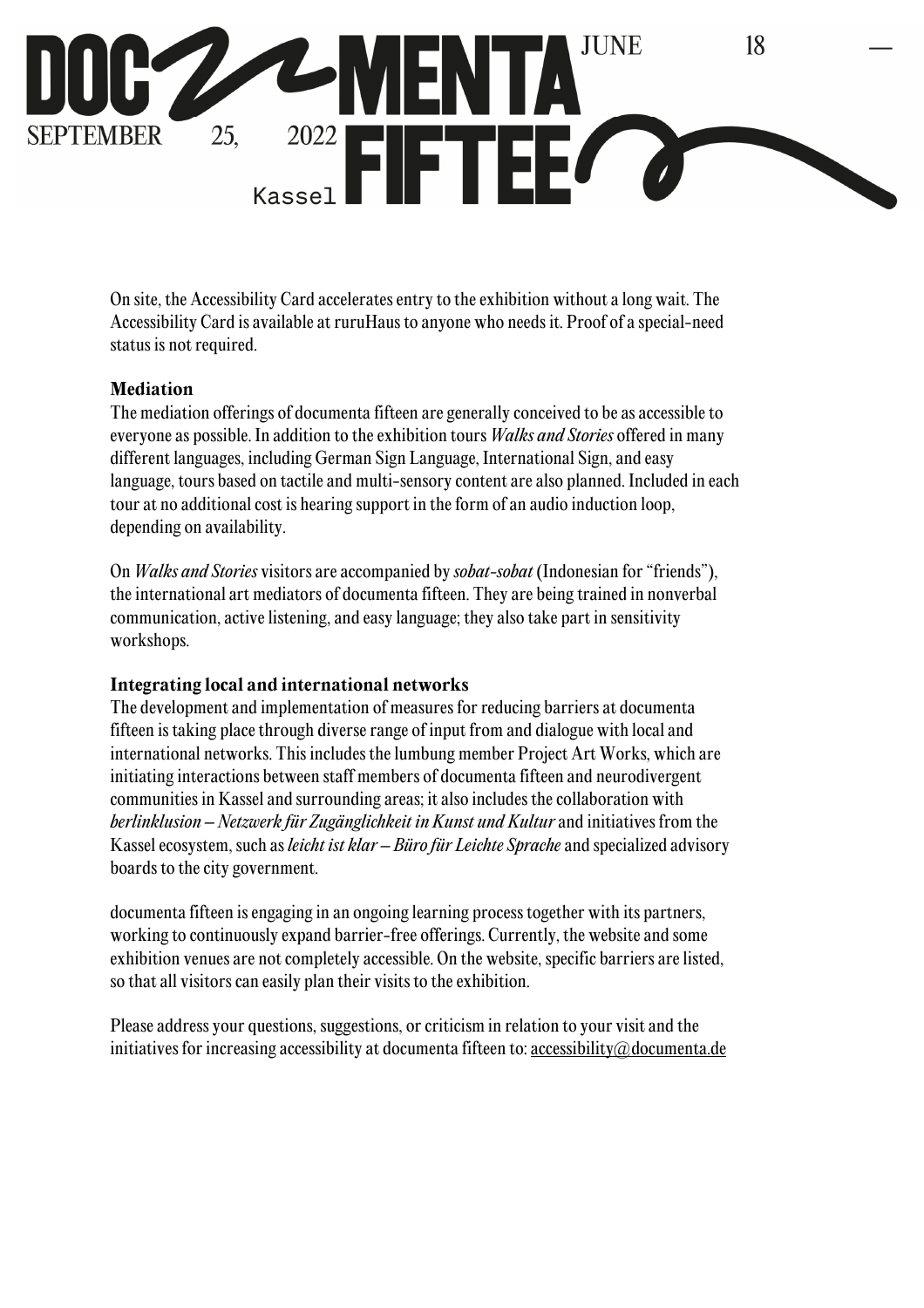

FOUR DOCUMENTA FIFTEEN PUBLICATIONS WITH HATJE CANTZ AS OFFICIAL PUBLISHING PARTNER

**Together with Hatje Cantz as partner publishing house, documenta fifteen will be presenting four publications in German and English in June 2022: a handbook, a family guide, a magazine, and an Anthology of literary texts.** 

The *Handbook* is a companion to the exhibition, a reference work, and an innovative art guide. It introduces the concept of the exhibition, illuminating central aspects and introducing the protagonists of documenta fifteen. The Family Guide *Walking, Finding, Sharing* invites visitors to experience in five word-and-image tours the lumbung values of Humor, Local Anchor, Independence, Generosity, and Transparency. The two issues of the magazine *majalah lumbung*, entitled *Harvesting* and *Sharing*, provide a foundation for documenta fifteen in the form of short stories and features by Indonesian authors. Finally, *lumbung erzählen* (lumbung storytelling) presents seven literary texts by international novelists on collective work and forms of community.

The four publications are centered around documenta fifteen principles – like collectivity, sustainability, and shared resources – not only in terms of content, but also in their production process, appearance, and mode of distribution. Thus, for the *Handbook*, international authors were invited who are familiar with the respective artistic practice and cultural context of the participants they present. For the anthology *lumbung erzählen*, seven international publishers have joined forces to make editions in additional languages possible. All four titles are produced sustainably following the guidelines of the "Blue Angel" ecolabel and printed on 100% recycled paper with certified ink.

The four publications will be available in bookstores at documenta fifteen in Kassel from June 15, 2022.

#### **The documenta fifteen Publications at a Glance**

#### **The Exhibition Companion: documenta fifteen Handbook**

Under the guiding principle of lumbung, the Indonesian collective ruangrupa is less concerned with individual works than with forms of collaborative working. As a reference work, companion, and innovative art guide, the *Handbook* offers orientation for these comprehensive processes; it is aimed at visitors to the Kassel exhibition as well as those interested in collective practice. All the protagonists at documenta fifteen and their work are presented by international authors who are familiar with the respective artistic practice and cultural context. Entitled "lumbung," the book introduces the mindset and cultural background of documenta fifteen illustrating the artistic work processes with numerous drawings. A chapter on Kassel presents and explains all the locations of the show, including the artists and collectives represented here.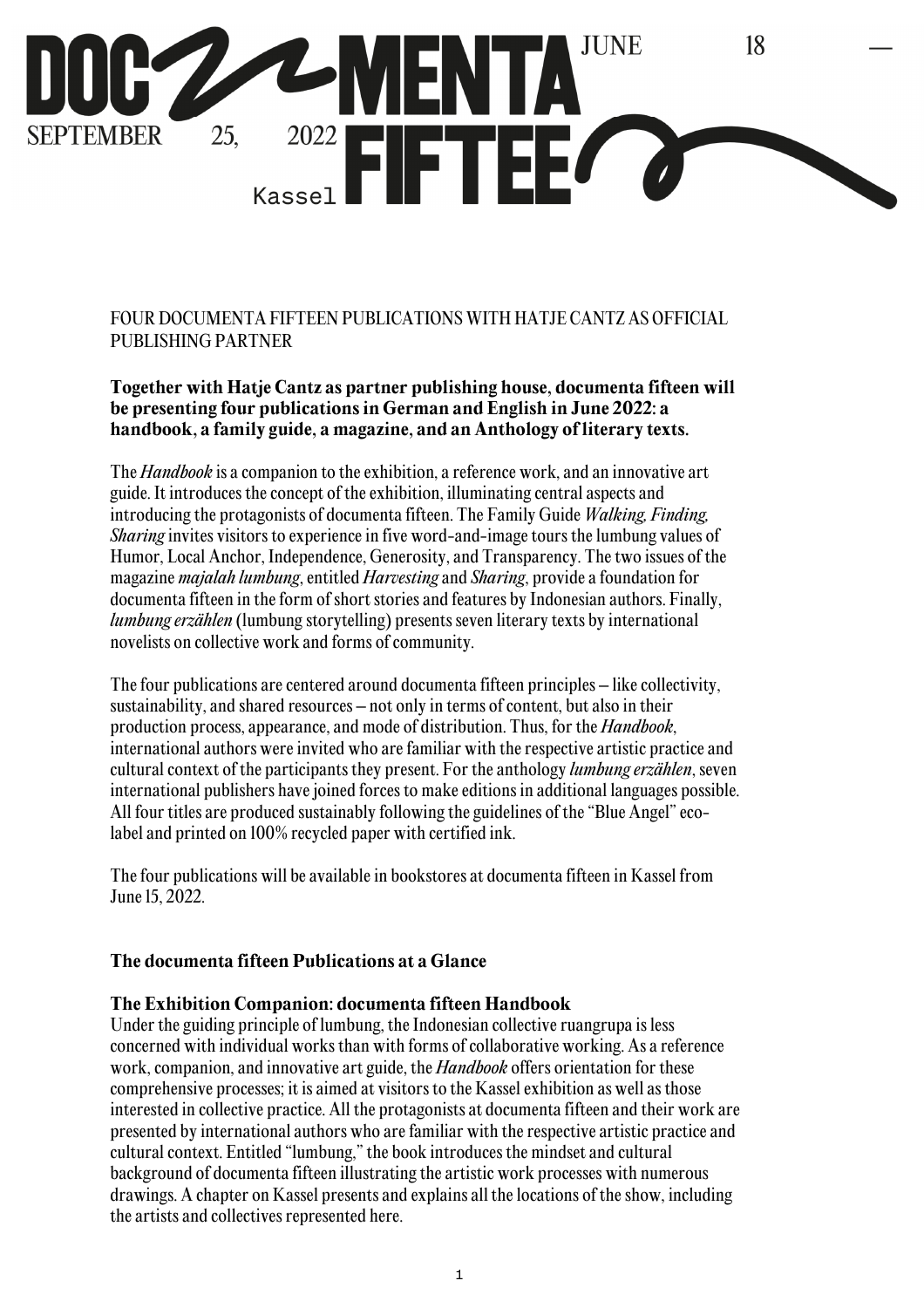

*Handbook English | approx. 320 p. | approx. 200 ill. | 15 x 20,5 cm | Softcover with flaps € 25,00 [D], € 26,00 [A] | ISBN 978-3-7757-5282-4 | June 2022* 

*Also available as a German edition Handbuch | ISBN 978-3-7757-5281-7*

#### **The Family Guide: Walking, Finding, Sharing. An Illustrated Companion to documenta fifteen**

Inspired by the tours featured in travel guides or educational offerings at public museums, *Walking, Finding, Sharing* offers children and families, but also comic fans and experienced exhibition visitors, alternative perspectives on documenta fifteen. Here eight international illustrators and authors have reinvented ruangrupa's universe for documenta fifteen and stimulate the imagination of readers and visitors alike with their visual worlds. Five tours invite you to experience the lumbung values of Humor, Local Anchor, Independence, Generosity, and Transparency, offering complementary ideas and aspects to the exhibition.

With entertaining stories, *Walking, Finding, Sharing* encourages you to find your own approach to these values, so each path is to be understood as a suggestion and can be explored spontaneously, completely or only in part. This original book will also appeal to and inspire younger visitors.

*Walking, Finding, Sharing Texts and illustrations by Julia Kluge, Nadine Redlich, Malwine Stauss, Carmen José, Rita Fürstenau (Rotopol); Isabel Minhós Martins, Bernardo P. Carvalho; Jules Inés Mamone (Femimutancia); Verónica Gerber Bicecci; Innosanto Nagara English | approx. 96 p. | approx. 80 ill. | 20 x 26 cm | Hardcover € 15,00 [D], € 16,00 [A] | ISBN 978-3-7757-5284-8 | June 2022* 

*Also available as a German edition Gehen, Finden, Teilen | ISBN 978-3-7757-5283-1*

#### **The Magazine on the lumbung practice: majalah lumbung**

As part of documenta fifteen, ruangrupa in Indonesia is publishing two issues of a magazine, *majalah* that hones in on the core idea of the exhibition – collective working. The lumbung component in the title refers to the communal rice barn where Indonesian farmers store surplus crops to share. The two issues, *Harvesting* and *Sharing*, will be published together in one volume to accompany the exhibition. With short stories and features by leading journalists, researchers, and writers from Indonesia, *majalah lumbung* touches on topics such as cosmology or architecture, food or eating together, thereby forming a foundation for the content featured at documenta fifteen. The individual contributions are conveyed through numerous illustrations and an attractive layout in magazine quality.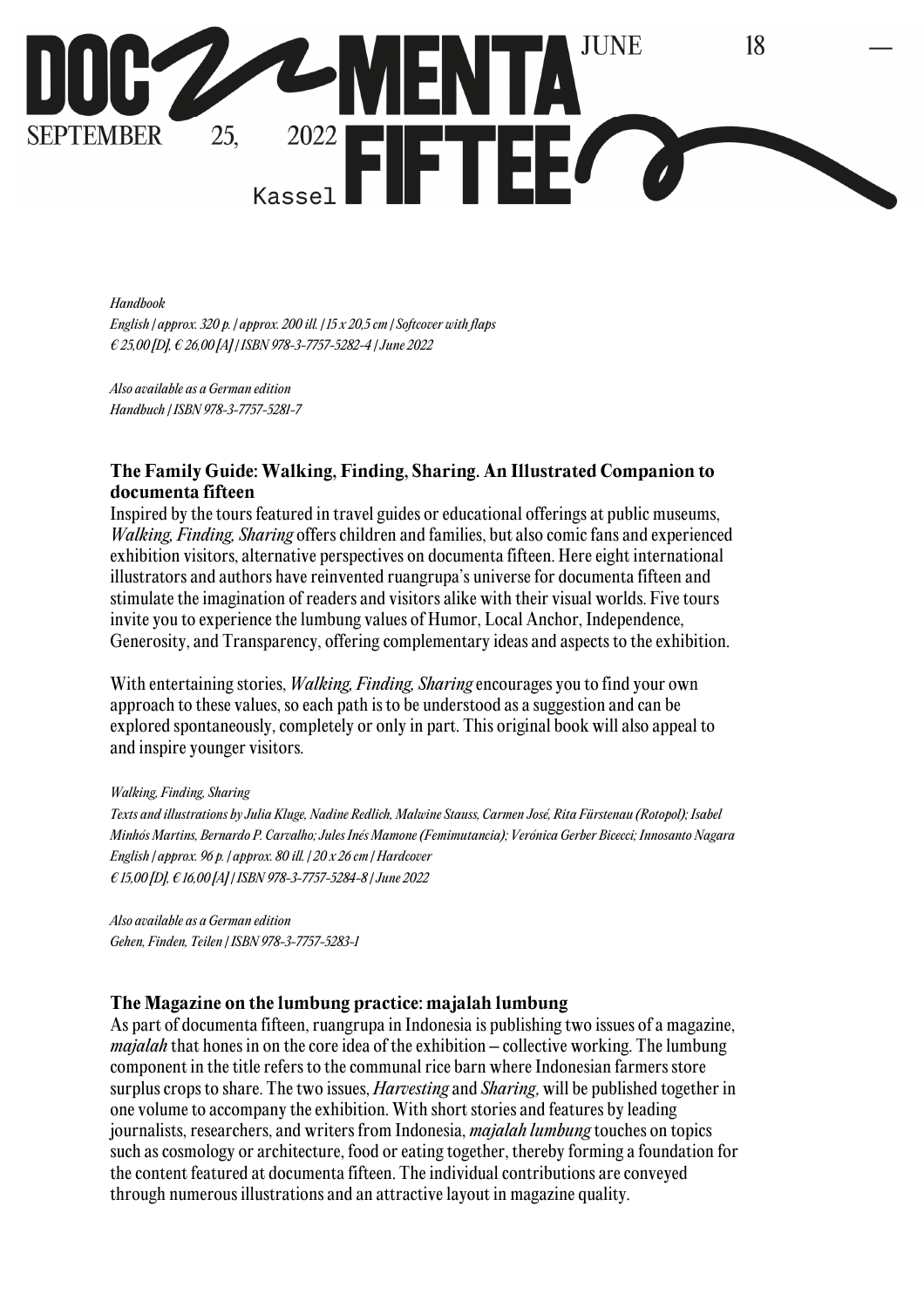

*majalah lumbung* 

*English, German | approx. 320 p. | approx. 200 ill. | 20 x 26 cm | Softcover € 28,00 [D], € 32,00 [A] | ISBN 978-3-7757-5285-5 | June 2022* 

#### **Seven Short Stories in one Anthology: lumbung erzählen**

Whether "tequio" in Mexico, "ubuntu" in South Africa, or "mutirão" in Brazil; there are many names for the common good around the world: Within the context of documenta fifteen and its core idea of collectivity, seven novelists – Azhari Aiyub, Cristina Judar, Nesrine A. Khoury, Mithu Sanyal, Panashe Chigumadzi, Uxue Alberdi, and Yásnaya Elena Aguilar Gil – from different parts of the world will contribute new narratives on collective work and communal forms. Seven international publishers have also joined forces to provide this global perspective on the exhibition theme in various language editions.

*lumbung erzählen Texts by Azhari Aiyub, Cristina Judar, Mithu Sanyal, Nesrine A. Khoury, Panashe Chigumadzi, Uxue Alberdi, Yásnaya Elena Aguilar Gil German | 208 p. | 13 x 20,5 cm | Softcover € 18,00 [D], € 18,00 [A] | ISBN 978-3-7757-5286-2 | June 2022*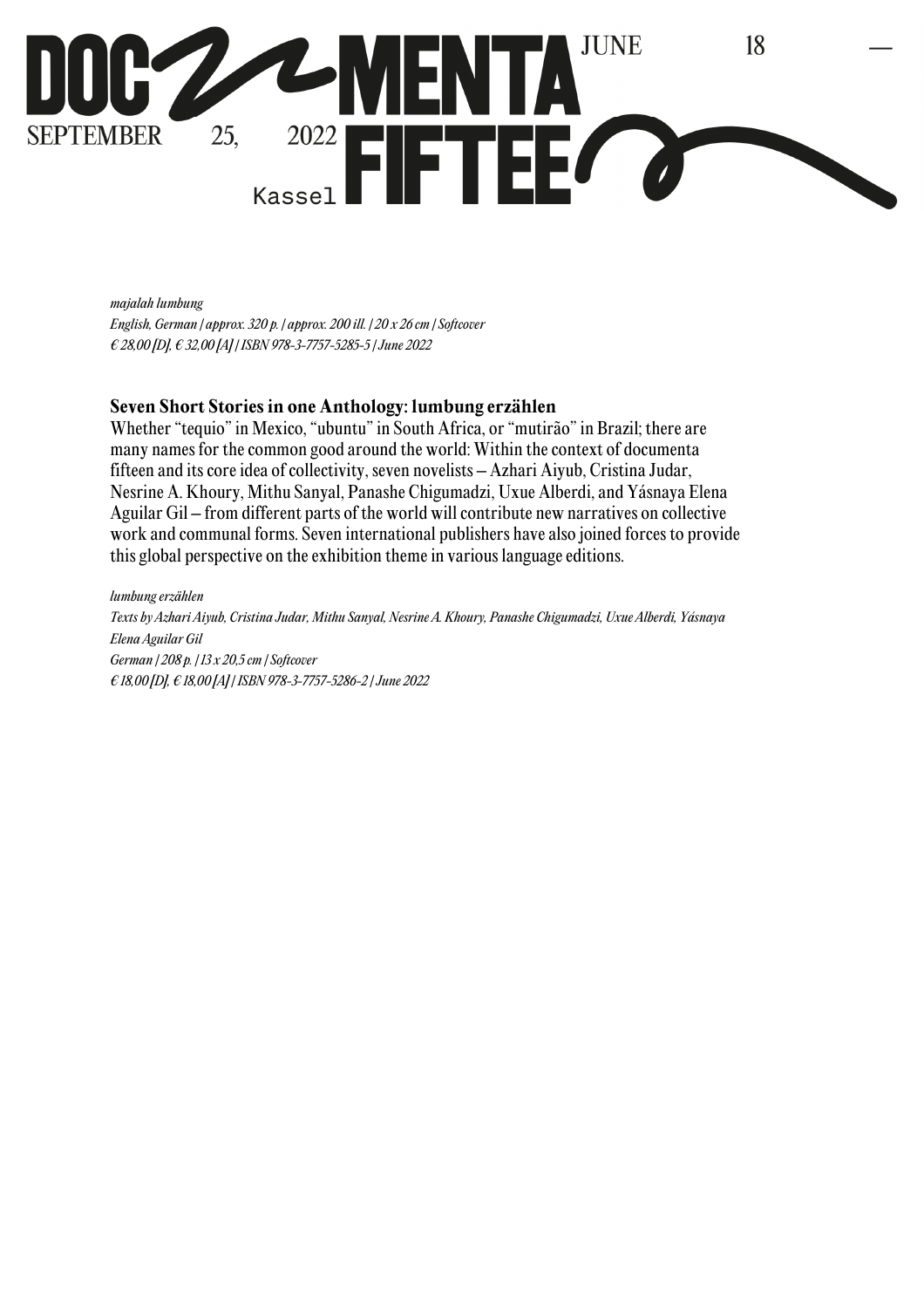

## LUMBUNG RADIO—THE INTER-LOCAL RADIO NETWORK IS STREAMING 24/7 DURING DOCUMENTA FIFTEEN



lumbung Radio logo, © documenta fifteen, radio working group

lumbung Radio is an online community radio project that is part of documenta fifteen. It started already in April 2022 and is broadcasting 24/7 during the 100 days of documenta fifteen, and hopefully also afterwards, from and to the whole planet. It's the result of the radio working group (consisting of the initial members Grégoire Rousseau, Malene Saalmann, Gözde Filinta, Ayşe Güleç, and Reza Afisina) that started meeting in August 2021 between Kassel, Jakarta, and Helsinki, with the aim of envisioning a collective audio practice based on principles of commoning as a shared space between inter-local nodes of the documenta fifteen ecosystem.

#### **Open online broadcast**

lumbung Radio is an open online broadcast that comprises of an inter-local network of distinct radios and audio practices. It operates in no specific time zones, and streams multiple languages, music, and art. Each participating radio station depends on its own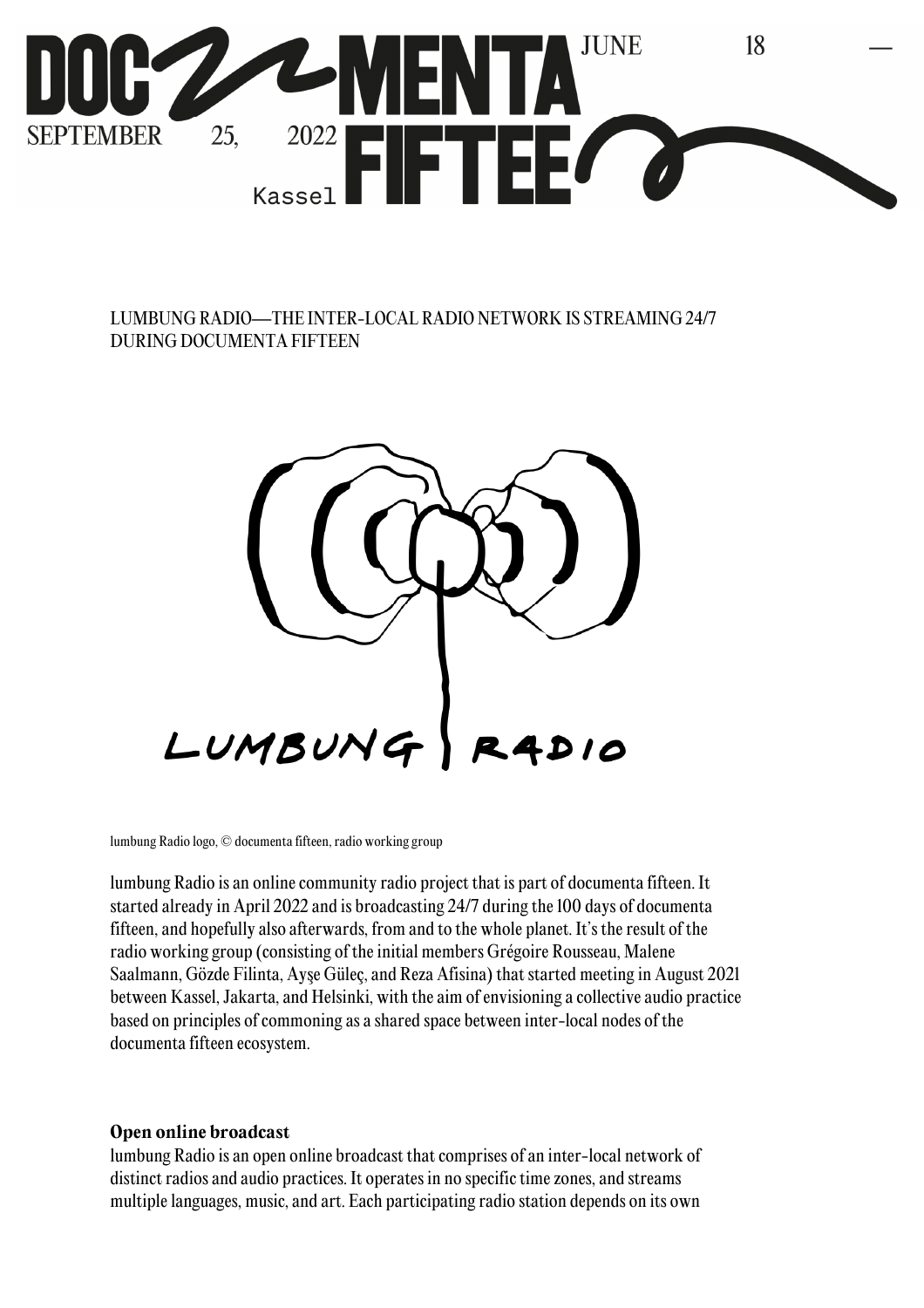

means of production, way of thinking, learning, and sharing. lumbung Radio operates as a decentralized network of nodes that uses internet without its hegemonic agency. The intention is producing an audiophonic common space built on the multiplication of the existing practices of its contributors.

The radio itself runs on open-source infrastructure and is self-hosted on a dedicated server. The program comprises of relays and original contributions by its nodes, assembled via timesharing.

lumbung Radio is coordinated by Station of Commons – an ongoing collaborative, Helsinki and Geneva based initiative on digital commoning practices by Grégoire Rousseau, Minerva Juolahti, Alain Ryckelynck, Constantinos Miltiadis, and Juan Gomez. Initiated in February 2020, Station of Commons investigates the possibilities of reappropriating technology within public space. The point of departure of the research questions both centralized knowledge and data centers operated by major organizations and its underlying social implications. Station of Commons operates as an easily integrable online platform for sharing local resources.

lumbung Radio streaming is available via **lumbungradio.stationofcommons.org/**, and will be available soon also via the documenta fifteen website, ruruHaus website, and lumbung.space.

### **lumbung Radio collaborators**

*RURUradio*, Jakarta, Indonesia, https://rururadio.org/

*The Nifty Radio*, Bogor, Indonesia, https://thenifty.radio/

*Arts Collaboratory Radio*, coordinated by Radio Tropiezo, Mexico-City, Mexico, https://radiotropiezo.org/

*Centre d'art Waza*, Lubumbashi, Democratic Republic of the Congo, http://wazaradio.org

*Radio AlHara*, Bethlehem, Palestine, https://www.radioalhara.net

*LE 18*, Marrakech, Marocco, https://le18marrakech.com/

*Amol K Patil*, lumbung artist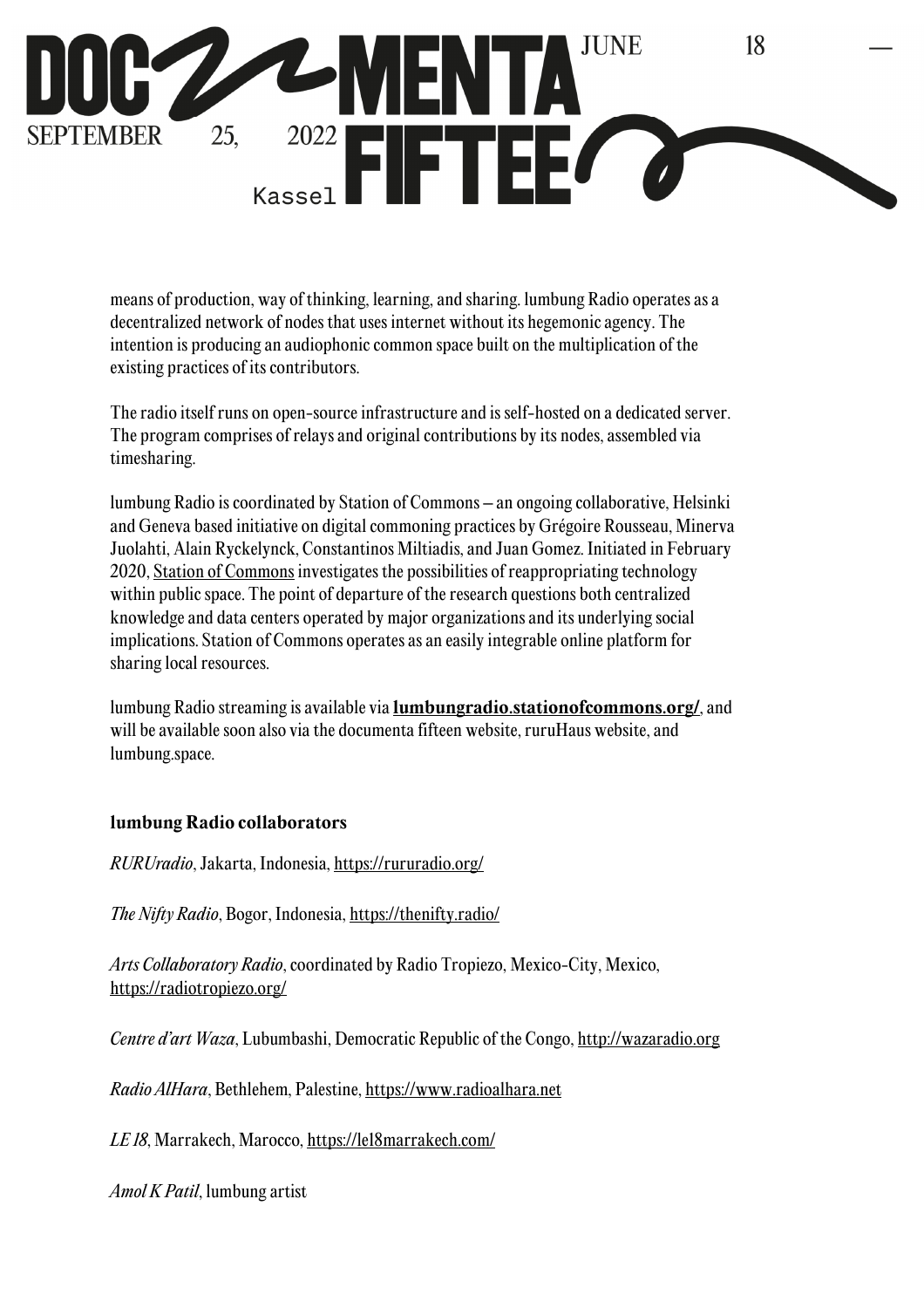

*Party Office B2B Fadescha*, hosted by artist-curator Vidisha-Fadescha, New Delhi, India, lumbung artist, https://partyoffice.xyz/

*Old Boys Network (OBN) Archive*, Berlin, Germany

*Radio Rasclat*, Kassel, Germany, https://radio-rasclat.com/

*Freies Radio Kassel*, Kassel, Germany, https://www.freies-radio-kassel.de/startseite.html

*Kollektiv Eigenklang*, Kassel, Germany, https://kollektiv-eigenklang.com/

*Cashmere Radio*, Berlin, Germany, https://cashmereradio.com/

*Shared Frequencies Radio*, Austin, Texas, USA, https://sharedfrequencies.live/

*Force inc. / mille plateaux, NON / 'O'*, Graz, Austria, https://force-inc.org/en/c/music/milleplateaux

*Radio Art Zone*, Esch/Alzette, Luxembourg, https://radioart.zone/

*Station of Commons* invites Helsinki-based artists to release their sound archives or new material: *Samuli Tanner and Heta Bilaletdin*, *MYÖS DJ collective*, *Kiilan Äänipäivät*, among others to be announced